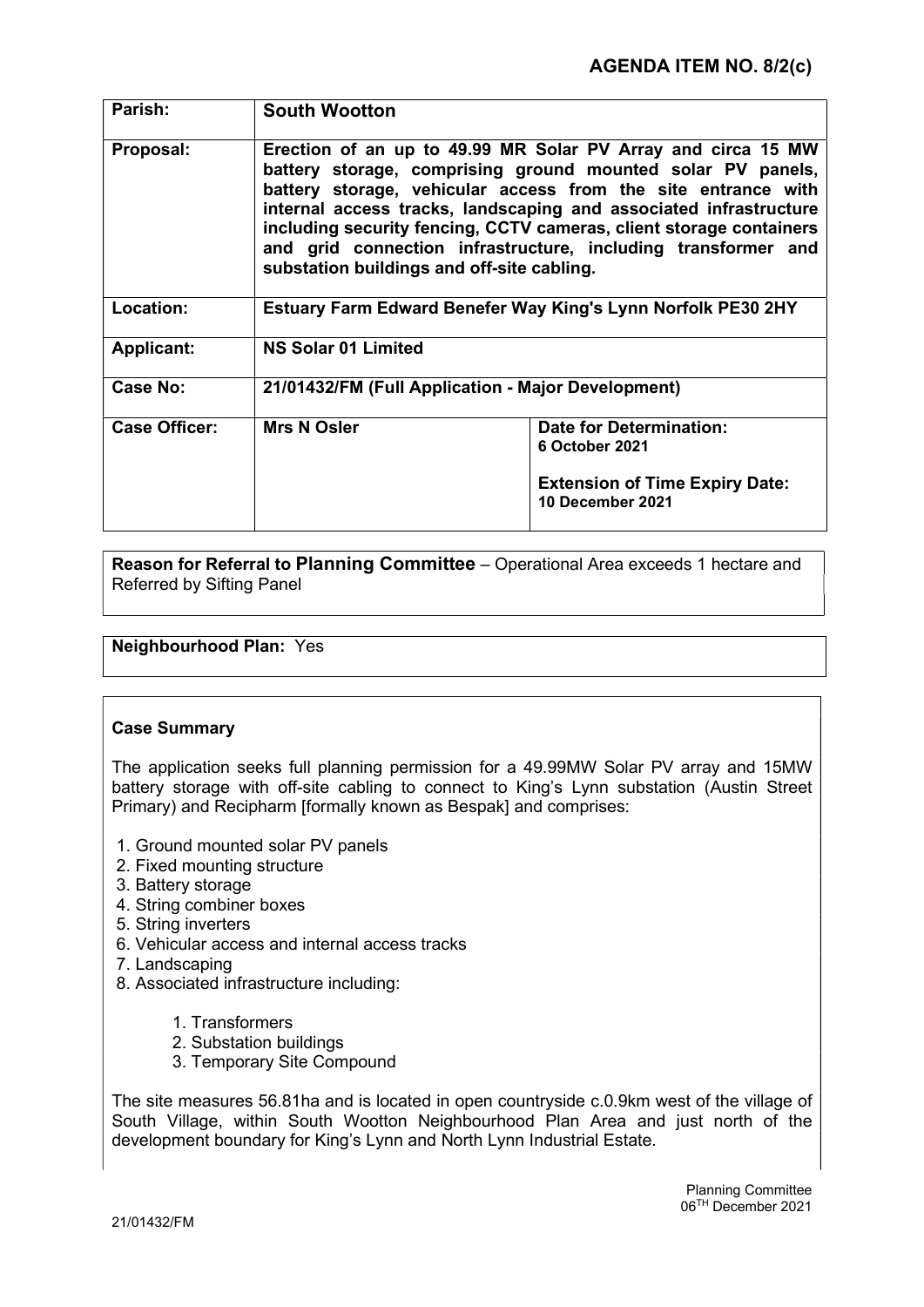The application has been submitted following preapplication advice and a public consultation exercise.

## Key Issues

- 1. Principle of Development
- 2. Visual Impact
- 3. Protected Sites and Species
- 4. Highway Safety and PROW
- 5. Flood Risk and Drainage
- 6. Historic Environment
- 7. Crime and Disorder
- 8. Other Considerations

### Recommendation

APPROVE

# THE APPI ICATION

The application seeks full planning permission for a 49.99MW Solar PV array and 15MW battery storage with off-site cabling to connect to King's Lynn substation (Austin Street Primary) and Recipharm [formally known as Bespak] and comprises:

- Ground mounted solar PV panels (92,519 bi-facial photovoltaic modules with a power rating of 550Wp which convert the solar radiation into direct current)
- Fixed mounting structure (which supports the PV modules)
- $\bullet$  Battery storage  $(x5)$
- String combiner boxes (which consolidate the output of the strings of photovoltaic modules before reaching the inverter)
- String inverters (which convert DC from the solar field to AC)
- Vehicular access and internal access tracks
- Landscaping

Associated infrastructure including:

- Transformers (x 20) (1,000MVA power transformers (which raise the voltage level from low to medium))
- Substation buildings (which collect all solar power and feed into the grid after stepping up voltage to distribution level (33kV in this case))
- Temporary Site Compound

Eleven trees within the line of broadleaved trees and mixed woodland in the central western section of the site are proposed to be removed.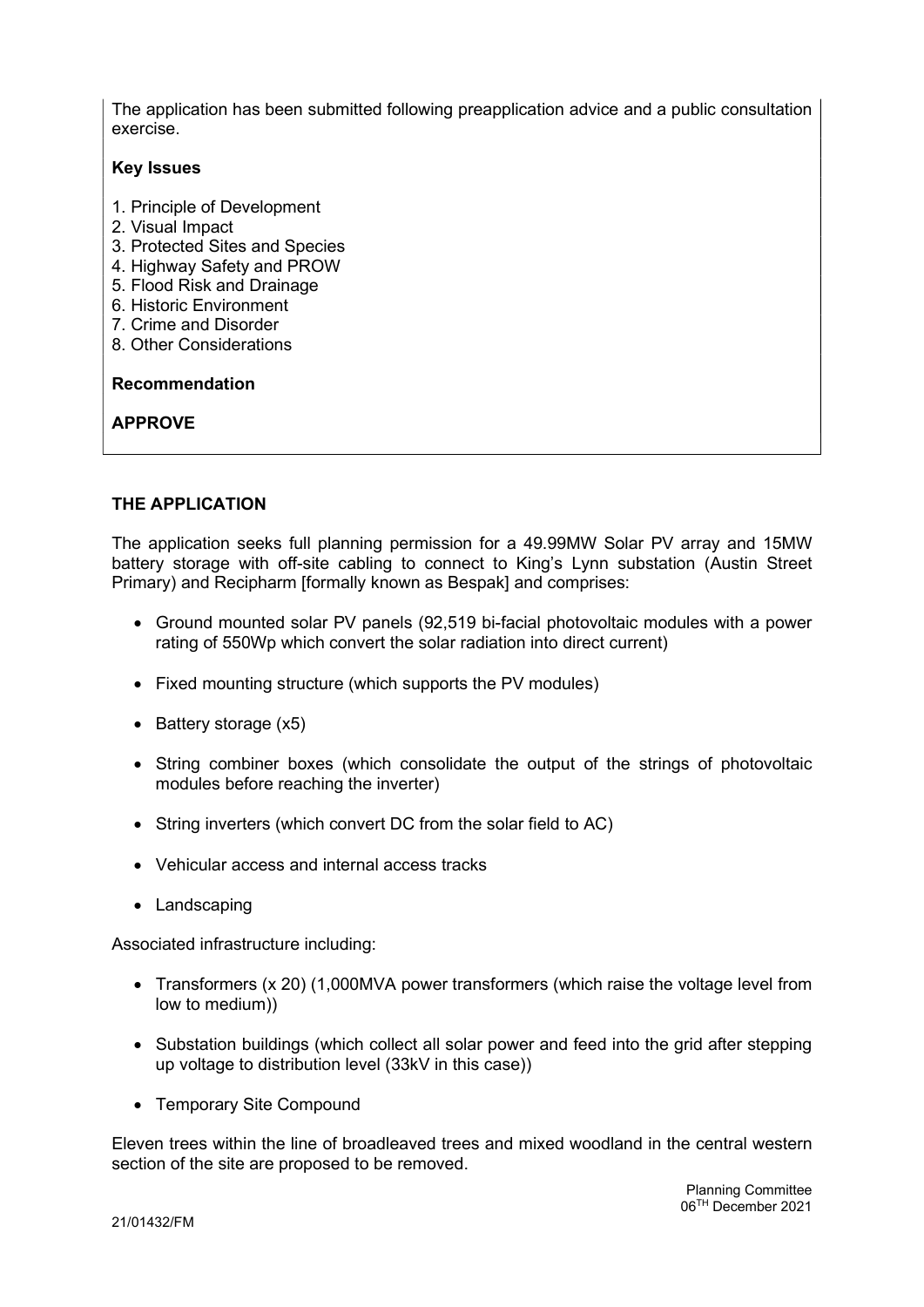The habitat remaining (including and ecological mitigation area in the north-east of the site) will be managed to provide foraging and sheltering opportunities for species including overwintering birds. A seed mix will be incorporated into the site design to provide an enhanced food source for wintering bird species.

The key phases of construction are proposed to be:

1. Building of site access tracks, installation of temporary compound area and erection of the fence surround the plant. Access tracks are kept to a minimum to allow access to subsections of the site and not to every single row of modules. Fence equipment will be driven into the ground.

2. Excavation of cable trenches to install the main cables. Trenches will be filled immediately following the cable laying.

3. Installation of mounting structure and panel frames. The frame legs are driven into the ground the frames subsequently assembled and installed at the approved inclination angle.

4. Building of foundation for transformers and substation units and battery store units and subsequent delivery of equipment on site.

5. Installation onto the frames and wiring together of solar panels.

6. Installation onto the back of the frames of string inverters and subsequent connection of string of modules to each inverter.

7. Finalisation of all electrical connections (inverters to transformers, transformers to client substation)

8. Site commissioning.

The construction phase is initially scheduled to start in March 2022 and last for approximately six months. An indicative programme accompanied the application.

Working hours are proposed to be 6am to 8pm Monday to Friday and if necessary 8am to 1.30pm on Saturday. No works are proposed on Sundays.

The development would have a lifespan of 40 years at the end of which the facility will be decommissioned and all the associated equipment removed.

The application was accompanied by the following supporting documents:

- Design and Access Statement
- Preliminary Ecological Appraisal
- Ecological Impact Assessment
- Information for Habitat Regulations Assessment
- Breeding Bird Survey Report
- Wintering Bird Survey Report
- Ground Level Tree Assessment
- Highway Statement and Construction Traffic Management Plan
- Noise Impact Assessment
- Landscape and Visual Appraisal
- Flood Risk Assessment
- Archaeological Desk Based Assessment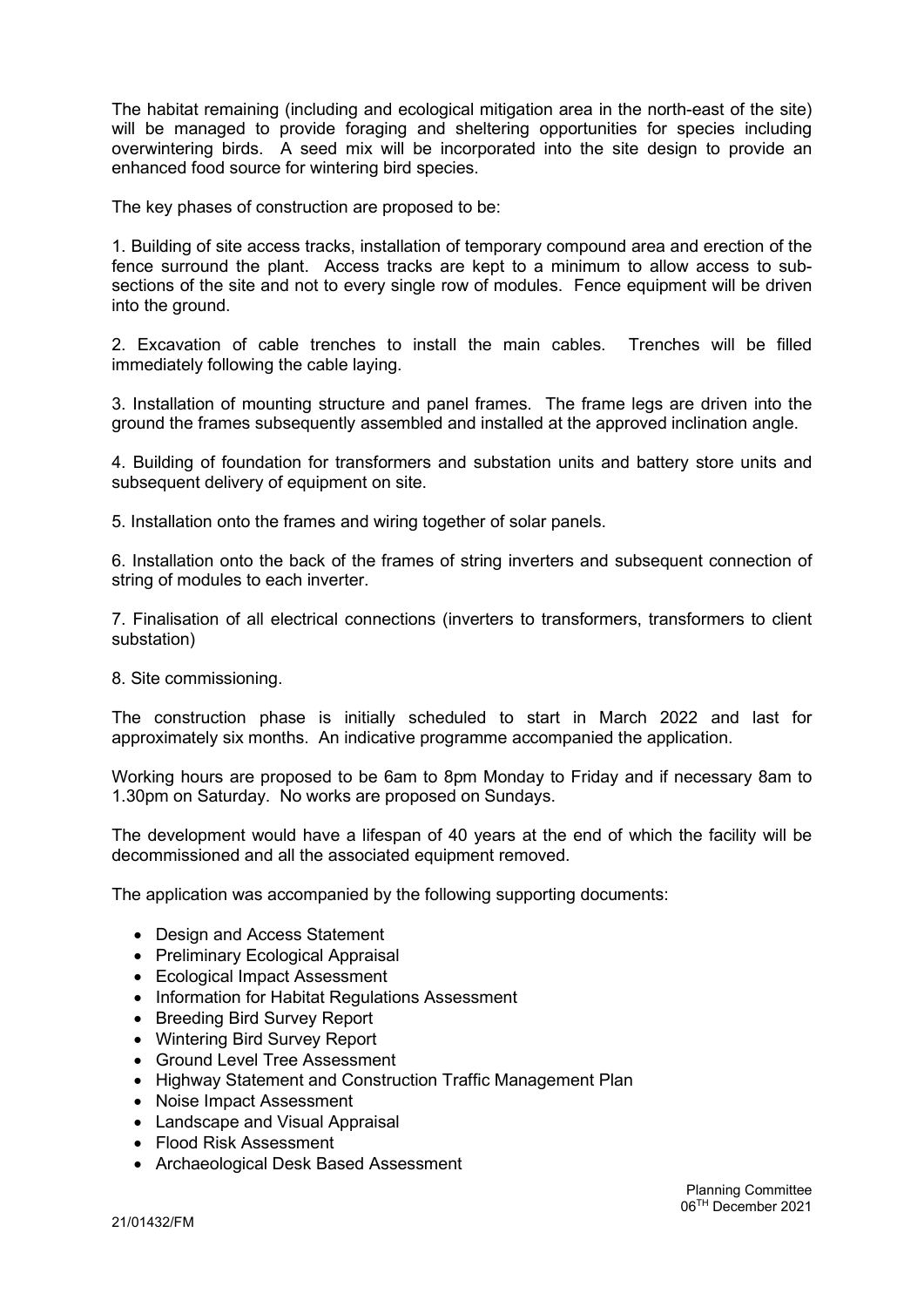- Built Heritage Setting Assessment
- Statement of Community Engagement.

The site measures c.56.81ha and is located in open countryside c0.9km west of the village of South Wootton, within South Wootton Neighbourhood Plan Area and just north of the development boundary for King's Lynn and North Lynn Industrial Estate.

Larkfleet Homes application site (permitted under application 17/01151/OM) lies approximately 405m to the east of the site.

The site is relatively flat and comprises a series of agricultural fields (Grade 2 and 3) separated by hedgerow boundaries that include localised lines of trees, ditches and areas of dense scrub. A PRoW (South Wootton FP1) runs from north to south through the eastern part of the site.

The site is bounded by countryside to all sides and is not subject to any statutory designations for landscape quality or ecology.

However, the following protected sites are within close proximity to the site:

- The Norfolk Coast AONB (920m to the north of the site)
- The Wash (1.47km to the West)
- The Wash Ramsar, SSI, SPA (2.48km to the Northwest)
- The Wash and North Norfolk Coast SAC (2.48km to the West)

The site lies within Flood Zones 2 and 3 as depicted on the Local Authority's Strategic Flood Risk Maps and within the Environment Agency's Tidal Breach Hazard Mapping Area.

Access to the site is proposed off an existing access from Kilham's Way that connects to the A1078 (Edward Benefer Way). The existing access is also used for a waste and recycling facility currently located at premises at Estuary Farm.

Supporting information states that, based on the assumption that a household has an average annual consumption of electricity of 3.7MWh/year in England, the project could potentially provide power for 13,500 households every year.

### SUPPORTING CASE

None received at time or writing report.

#### PLANNING HISTORY

21/00010/PREAPP: Possibility of Approval: 24/03/21 - PRE-APPLICATION FULL (WITH CONSULTATIONS AND A MEETING): Proposed 49.99mw Solar PV Array - Estuary Farm

20/01370/AG: AG Prior Notification - NOT REQD: 30/09/20 - Agricultural Prior Notification: Agricultural general-purpose building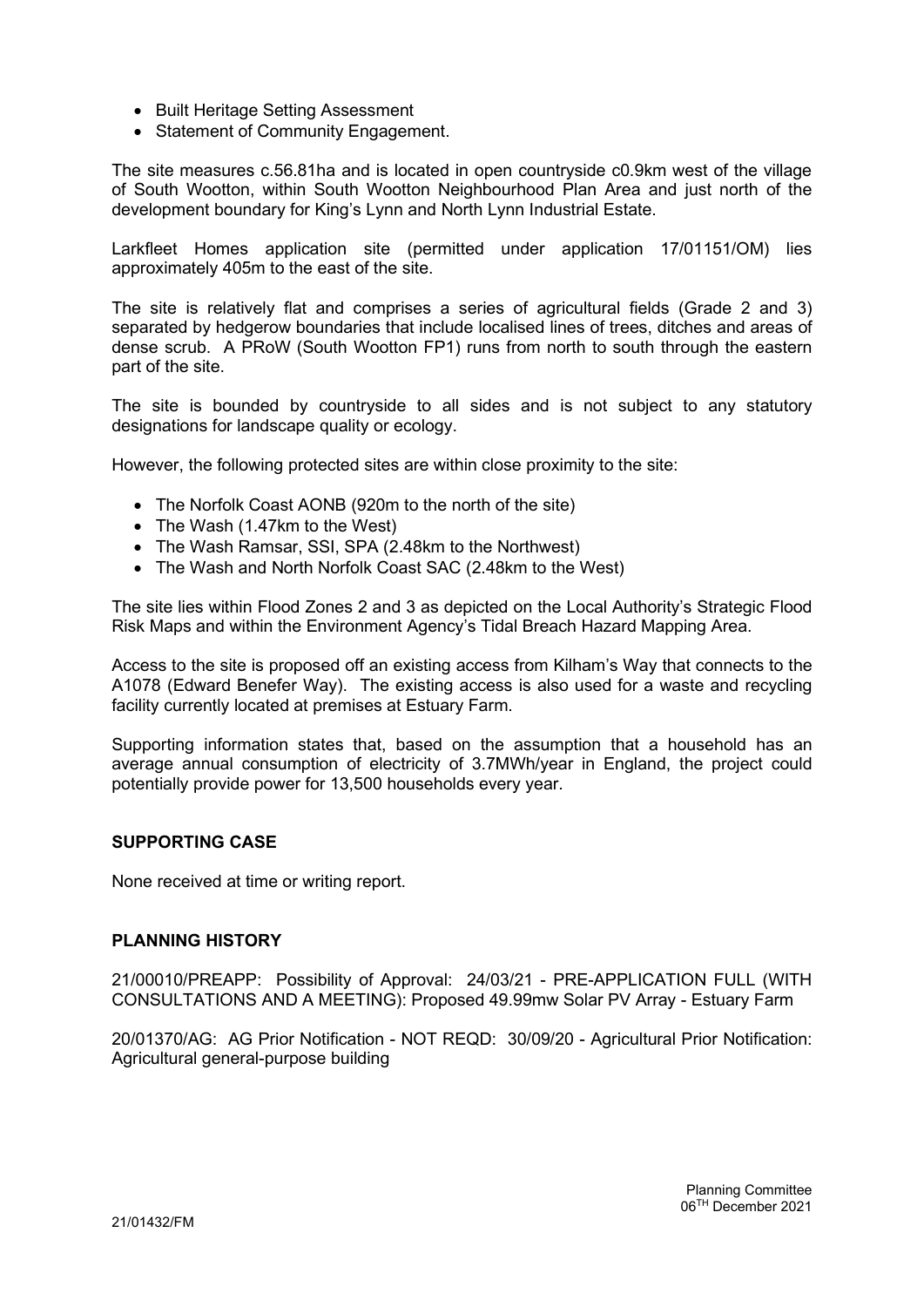## RESPONSE TO CONSULTATION

**Parish Council: SUPPORT** - the Application provided that any mitigation regarding Heritage and Ecology are carried out.

Local Highway Authority (NCC): NO OBJECTION - The development comprises ground mounted solar PV panels with vehicular access from Kilham's Way, a private road that connects to Edward Benefer Way to the south.

During construction, the developer will undertake traffic management at the access to the public highway to ensure no conflicts occur between incoming and outgoing vehicles. The dominant type of material arriving at the site will be the solar panel modules, which will arrive via a single transport provider and at a rate that matches the rate of installation to avoid stockpiling.

We are advised that constructing in the above manner would result in roughly 8 HGV's a day, with 14 HGV's a day at its peak. To achieve this, there will be up to 60 workers on site, from site set up to construction (total of 6 months) with the associated main construction activities stretching across a 16-week programme.

Once operational, the site will be unmanned and only encounter low levels of traffic with a maximum of one or two visits a week for regular maintenance and inspection purposes only.

The application is accompanied by a transport statement, which includes a Construction Traffic Management Plan (CTMP) in turn incorporating a routing agreement that HGV's must follow.

Norfolk County Council, as local highway authority, has no objection to this development subject to traffic complying with the CTMP.

However, we note this proposal also includes placing longitudinal apparatus in the public highway.

The public highway is reserved for statutory undertaker's equipment and Highway Authorities do not allow private individuals / companies / developers etc. to place longitudinal apparatus in highway land.

Whilst there is a right of appeal against a refusal to cross the highway at 90 degrees, there is no right of appeal against a refusal by the highway authority to allow longitudinal apparatus in a public highway.

Accordingly, before this development can be connected to the national grid, the developer will need to provide evidence that the cable will be adopted by a statutory undertaker. Until this is obtained, the developer runs the risk of constructing the solar farm but being unable to connect it to anything.

Should your authority decide to grant consent a condition relating to Construction Traffic Management and an informative relating to works in highway land are requested to be appended to any permission granted.

PROW (NCC): NO OBJECTION - However, we would request that the applicant use the Highway Boundary plan submitted to accurately plot out the alignment and extent (width) of the Public Right of Way on the ground and have this checked by a member of the NCC PROW team prior to any works being carried out on the ground. As the Public Footpath is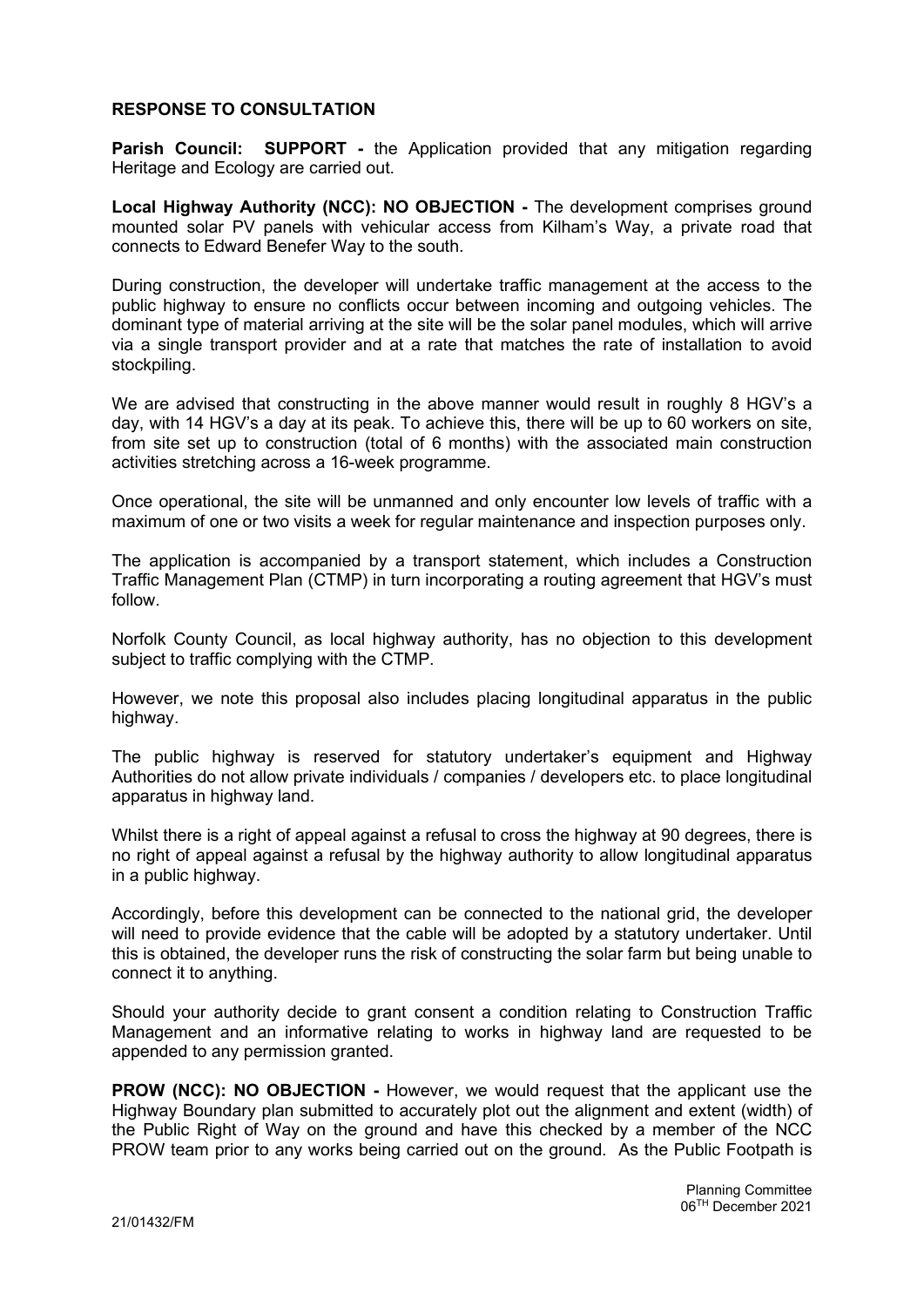undefined within an open field it is important for both the applicant and the Highway Authority to ensure that the PROW is unaffected by the works to avoid any issues in the future.

We note that the applicant intends to both fence and hedge either side of the PROW. The full legal extent must remain open and available for use at all times, consequently the planting must be set back sufficiently to allow for the hedge growth to not encroach on this. Again, this must be agreed with the NCC PROW team prior to any boundary treatments being installed.

Should any of the construction / implementation works affect the route of the footpath, the route may need to be closed on H&S grounds and a Temporary Traffic Regulation Order will be required from NCC in advance of works.

Open Space Society: OBJECT - As Britain's oldest national conservation body, we have great concern for common land, public paths, open spaces, and the public's ability to enjoy the natural beauty of the countryside. The development site is located in a highly sensitive position, the landscape of which is intrinsically related to the Wash/Great Ouse estuary system, with the Norfolk Coast AONB boundary only a short distance away.

Significantly, a very historic public path passes directly through the site. The Norfolk County Council's Definitive Statement of Public Rights of Way indicates that both the King's Lynn Footpath No.35 and the South Wootton Footpath No.1 run along the historic Old East Sea Bank, which, according to the "Norfolk Heritage Explorer" was probably constructed during the seventeenth or early eighteenth century.

Recent inspection of the site found the public path difficult to identify and locate on the ground – it was beset by substantial interference by agricultural crops, and by neglect by the local highway authority in terms of their duty to enforce against crop and other interferences, to maintain the path, and to signpost it clearly along its route. However, this state of affairs should be disregarded as a temporary circumstance, and the path instead considered as though in proper order, along its legal width and across its legal width. It may be noted that the path is directly accessible by public transport, including by the high-profile "Coastliner" 'bus service3, and that the public are currently provided with no information whatsoever on site as to the historic nature of the Great Ouse Estuary, or of the Old East Sea Bank; (even the path's small wooden finger signpost, from Edward Benefer Way, is extremely difficult to spot!)

The application seems to pay no respect, whatsoever, to its sensitive location. The proposed solar array, and associated infrastructure, would alter what are currently undeveloped and very largely unspoilt rural views, available from the public path, to something beyond recognition – a solar array, with associated infrastructure, in place of the currently undeveloped agricultural fields through which the path passes! One has to question if this really is an appropriate site for a development of this type and scale, at all, bearing in mind the severely detrimental visual impact upon publicly available views of the countryside, with their important heritage links.

If your council does go on grant approval, in spite of these concerns, then we would certainly support the views expressed by the Norfolk County Council (in the letter of 4th August from their Green Infrastructure Officer), that the full extent of this historic public path must remain open and accessible for the duration of the development and subsequent occupation. The legal width of the path, now, will be no less than the width of the path which ran along the Old East Sea Bank.

Planning Committee 06TH December 2021 That alone, however, does not go far enough. In the event that the development was approved, the public would still be faced with considerable disadvantage, in terms of their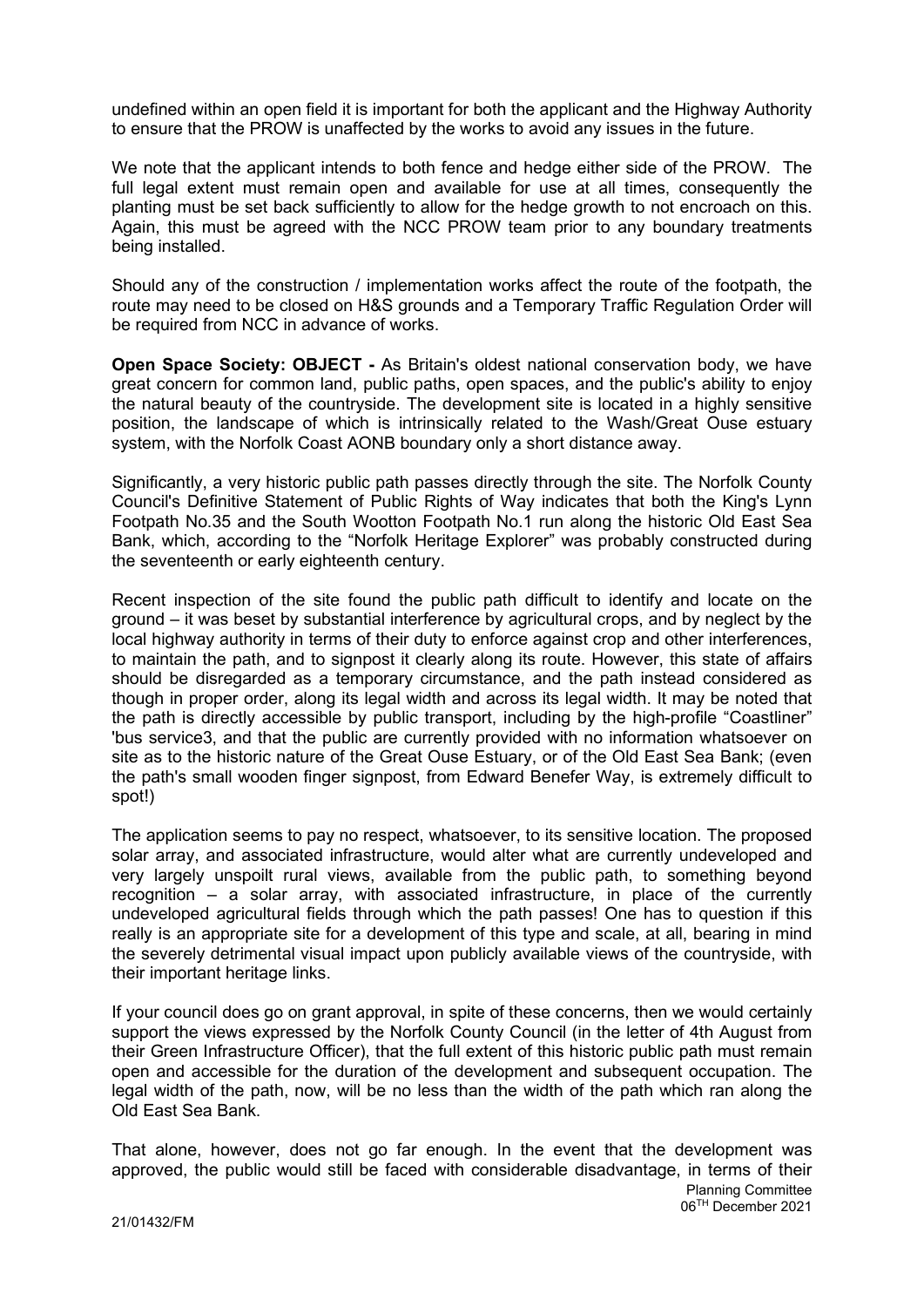enjoyment of the historic public path, and of the surrounding countryside, being significantly harmed on account of the very adverse visual impact.

If your authority is minded to approve, then we would suggest that it should on no account contemplate doing so without expecting the applicant to provide some form of betterment, to the public, thus bringing about at least some form of compensation. Such a betterment might include the dedication / creation of an additional public path linking with the statutory open access land in North Wootton parish (marked "The Gongs" on the Ordnance Survey "Explorer" map), and/or to the Marsh Road in North Wootton (although it must be borne in mind that a public-right-of-way may already exist along the continuation of the Old East Sea Bank into North Wootton parish, despite not currently being recorded on the Norfolk County Council's Definitive Map), and/or the dedication of additional bridleway rights over the path, thus providing additional access to the countryside here to equestrians and pedal cyclists. It may be noted that the applicant for planning permission would not be constrained to land within their direct control in negotiating and securing such measures.

Natural England: NO OBJECTION - This is in addition to our letter dated 13th August 2021 (our reference: 360502) which advised no objection subject to mitigation.

Natural England's advice: It has come to Natural England's attention that land directly south of the development is not within ownership of the applicant and therefore cannot be retained and enhanced as previously recommended in sections 2.2 and table 2 of the applicants Habitats Regulations Assessment (HRA). We recommend that the HRA is updated to reflect these changes.

Winter Bird Survey Report: The Winter Bird Survey Report explains that three designated features of interest were recorded during the surveys, Eurasian curlew, common shelduck and pink-footed goose.

"A peak count of 102 Eurasian curlew were recorded, equating to approximately 2.7% of the baseline population of wintering curlew at The Wash (estimated at 3,700 individuals). The survey visits also recorded counts of 3 and 1 curlew present. A peak count of 10 shelduck used the Site, equating to approximately 0.06% of the baseline population of wintering shelduck at The Wash(estimated at 16,000 individuals").…no pink-footed geese were observed using the Site or adjacent habitat within 100m; all records were of flocks commuting overhead".

The report concludes that the impact of the proposed development to designated interest features to be negligeable due to a lack of suitable habitat on site and sufficient suitable habitat in the adjacent landscape. We note that the Winter Bird Survey Report is based on a four-visit single season winter bird survey and on this basis, recommend that a thorough desk study is undertaken to confirm survey results and conclusions. This should reference bird records from key sources including the BTO, WWT and RSPB. Should the desk study produce significantly different results, specifically an increase in the recorded number of interest features within the development footprint, we would recommend that this is considered and appropriately assessed by the Local Authority to inform decision making.

Equally, should the desk study support the conclusions of the Winter Bird Survey Report, Natural England would have no objection to the proposal, subject to the delivery of the mitigation measures outlined below.

Mitigation: We support the mitigation and enhancement measures proposed in section 5 of the Winter Bird Survey Report, specifically:

• Retention and enhancement of ditch habitats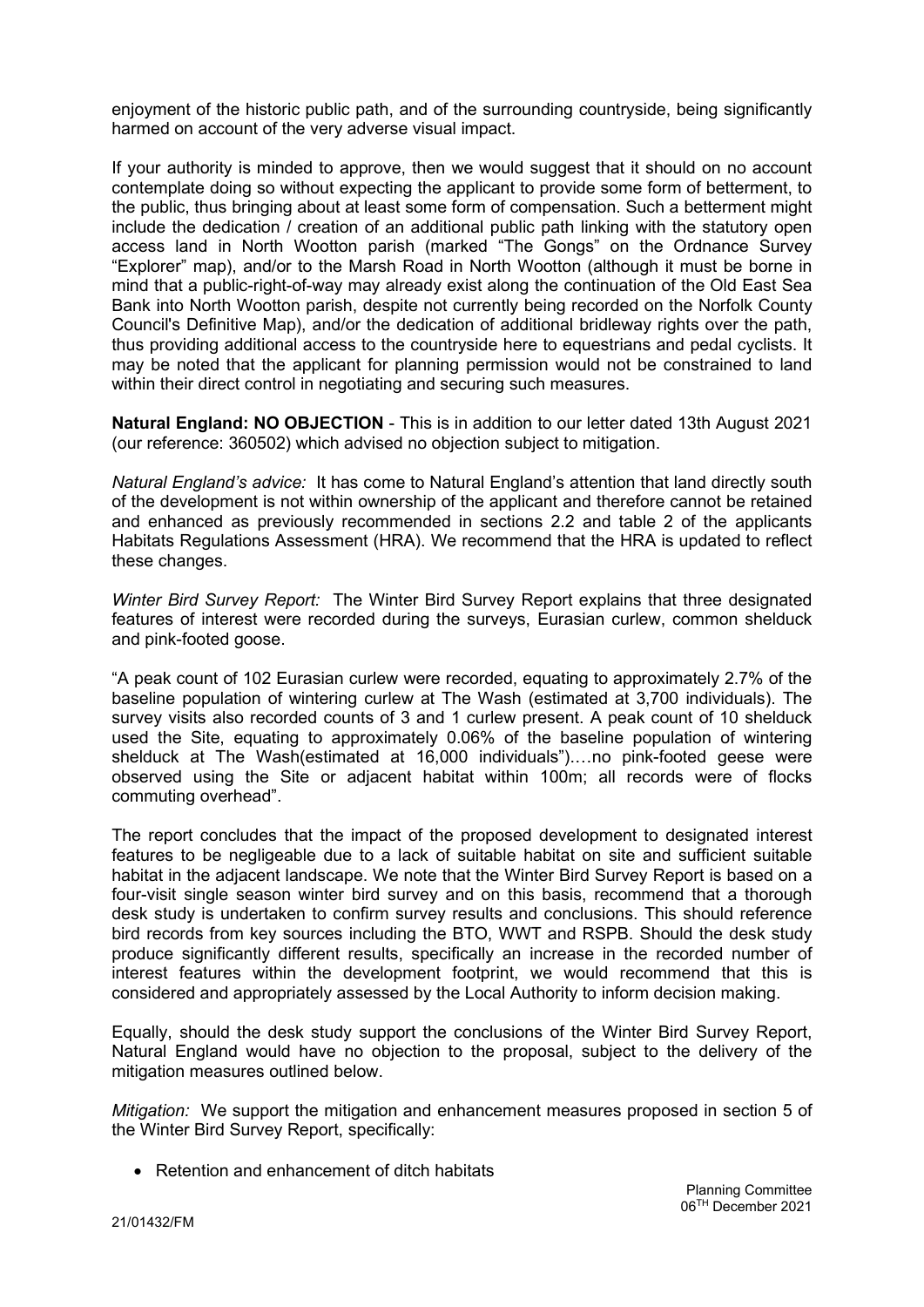- Retention of trees
- Sowing of winter seed mix all around the solar park and annual management of the seed mix
- Areas to provide food for wintering birds and small mammal prey species the inclusion of the proposed species rich grassland / ecological mitigation area and native hedgerows as shown in the Landscape Master Plan
- Construction works should be completed outside of the wintering bird season to avoid impacts to qualifying features. As explained in the Ecology Report, any works requiring disturbance to vegetation and arable land on site should be implemented outside of the breeding bird season (March to August inclusive) to ensure that active nests are not damaged or destroyed as in line with the Wildlife and Countryside Act (as amended). If construction commences during the breeding season works should be preceded by nesting bird surveys, this should be undertaken by a qualified ecologist. If active nests are found works should cease until chicks have fledged.
- Completion of breeding bird surveys to identify appropriate mitigation measures where necessary and the implementation of those measures implementing best practice methods to protect soil during development.

We advise that an appropriate planning condition or obligation is attached to any planning permission to secure these measures.

Protected Species: Natural England has produced standing advice to help planning authorities understand the impact of particular developments on protected species. We advise you to refer to this advice. Natural England will only provide bespoke advice on protected species where they form part of a Site of Special Scientific Interest or in exceptional circumstances.

Best and Most Versatile Agricultural Land or Minerals and Waste reclamation: Under the Town and Country Planning (Development Management Procedure) (England) Order 2015 (DMPO) Natural England is a statutory consultee on development that would lead to the loss of over 20ha of 'best and most versatile' (BMV) agricultural land (land graded as 1, 2 and 3a in the Agricultural Land Classification (ALC) system, where this is not in accordance with an approved plan.

From the description of the development this application is likely to affect 56.44 ha of BMV agricultural land. We consider that the proposed development is unlikely to lead to significant long-term loss of best and most versatile agricultural land, as a resource for future generations. This is because the solar panels would be secured to the ground by steel piles with limited soil disturbance and could be removed in the future with no permanent loss of agricultural land quality likely to occur, provided the development is undertaken to high standards. Although some components of the development, such as construction of a substation, may permanently affect agricultural land this would be limited to small areas.

However, during the life of the proposed development it is likely that there will be a reduction in agricultural productivity over the whole development area. Your authority should therefore consider whether this is an effective use of land in line with planning practice guidance which encourages the siting of large-scale solar farms on previously developed and nonagricultural land.

General guidance for protecting soils during development is also available in Defra's Construction Code of Practice for the Sustainable Use of Soils on Construction Sites, and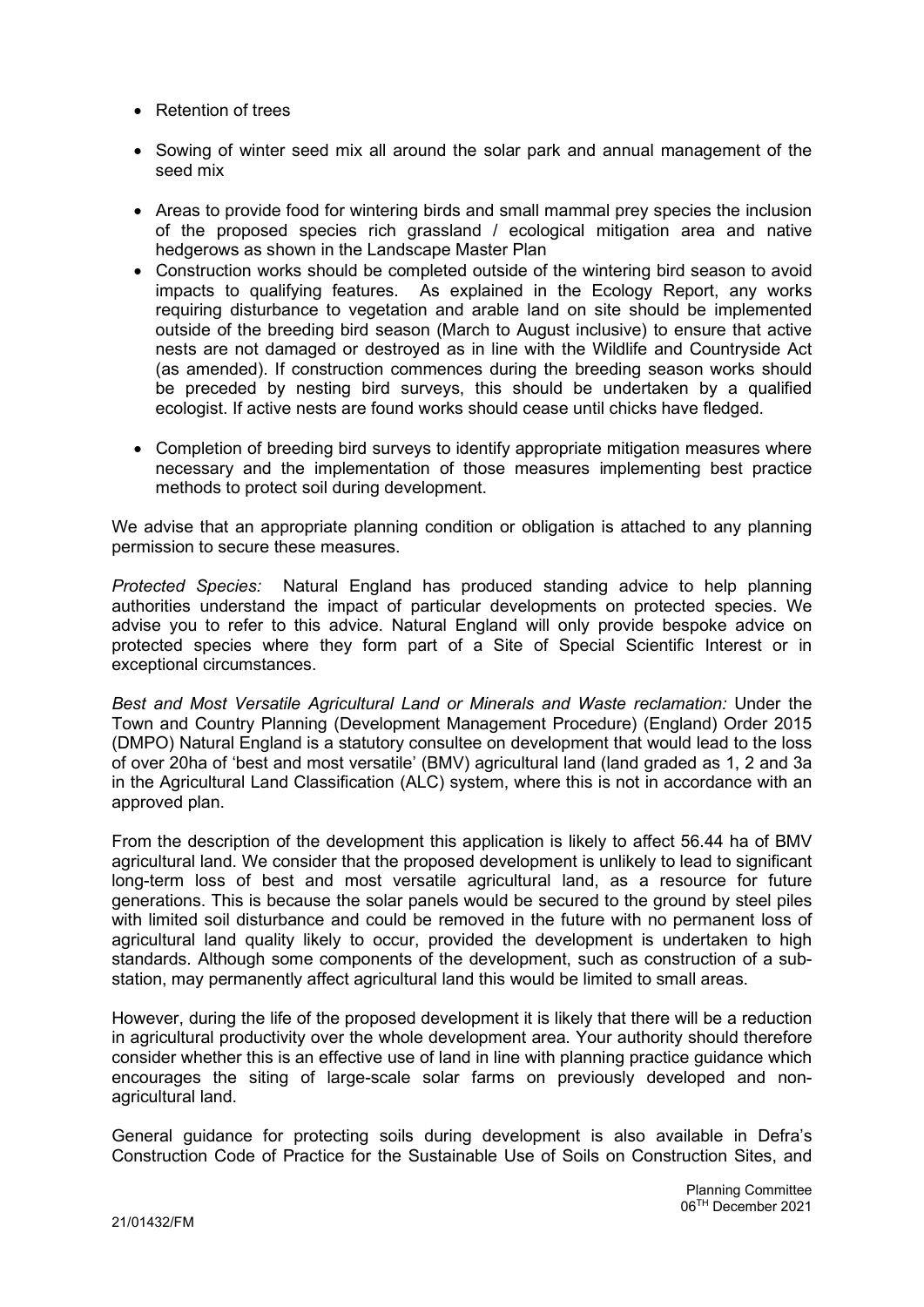should the development proceed, we recommend that relevant parts of this guidance are followed, e.g. in relation to handling or trafficking on soils in wet weather.

Environment Agency: NO OBJECTION - The site is located within flood zone 3 (high risk) of our flood map. It is also within a Flood Hazard Zone (at risk of inundation if defences were to breach or overtop).

We would consider the development to be classed as less vulnerable. Given the scale and nature of the proposed development we have no objection to this application.

IDB: NO OBJECTION - subject to the Boards Bylaws being complied with where necessary.

LLFA (NCC): NO OBJECTION Generally with a solar farm proposal, a portion of the site will comprise of proposed solar (PV) panels and energy storage facilities, whilst the remainder of the site comprises of the existing grassed spacing between rows and field margins. The design of photovoltaic (PV) panels means that the area represented by the proposed panels is not considered impermeable, as the ground beneath all panels will be grassed and as such remains permeable.

This common setup means sites are usually considered 95% permeable, but associated infrastructure like battery storage units, solar stations, substations, internal roads should be considered as fully impermeable.

It should also be noted however that panel arrays can sometimes be very long and also pitched together which needs to be assessed differently and may require a different drainage strategy. Also, some panel types have wide pad foundations which can affect overall PIMP of the site.

Rainfall will drain freely off the panels onto the ground beneath the panels where the surface remains permeable. Thus, the total surface area of the photovoltaic array is not considered to act as an impermeable area and the impact is assumed to be nil. However, the nature of the underlying groundcover and antecedent conditions can have a demonstrable influence on the surface water run-off characteristics of a site, i.e. if the ground cover beneath panels is proposed as bare earth which is susceptible to hardening in summer months, then peak discharges can increase significantly. As such, it should be ensured as part of any proposed scheme that grass or wildflower cover will be well-maintained across the site to ensure that such proposed schemes will not increase the surface water run-off rate, volume or time to peak compared to the pre-development situation. This will also help provide net biodiversity gain.

You should satisfy yourself that the applicant has demonstrated compliance with:

The National Planning Policy Framework ("NPPF") paragraphs 155 - 165 by ensuring that the proposal would not increase flood risk elsewhere and will incorporate sustainable drainage systems. The applicant should also demonstrate how the proposal accords with national standards and relevant guidance. If the proposal does not accord with these the applicant should state their reasoning and the implications of not doing so. The key guidance available is set out below:

To ensure that development is undertaken in line with Paragraph 163 and 165 of the NPPF the LLFA recommends that LPAs satisfy themselves of the following considerations prior to granting permission for major development below LLFA thresholds:

Planning Committee 06TH December 2021 1. Is the development site currently at risk of flooding? The application submission should include a site-specific assessment of the risk of flooding to the development site from all sources. The risk of flooding on the current site should be acknowledged using national flood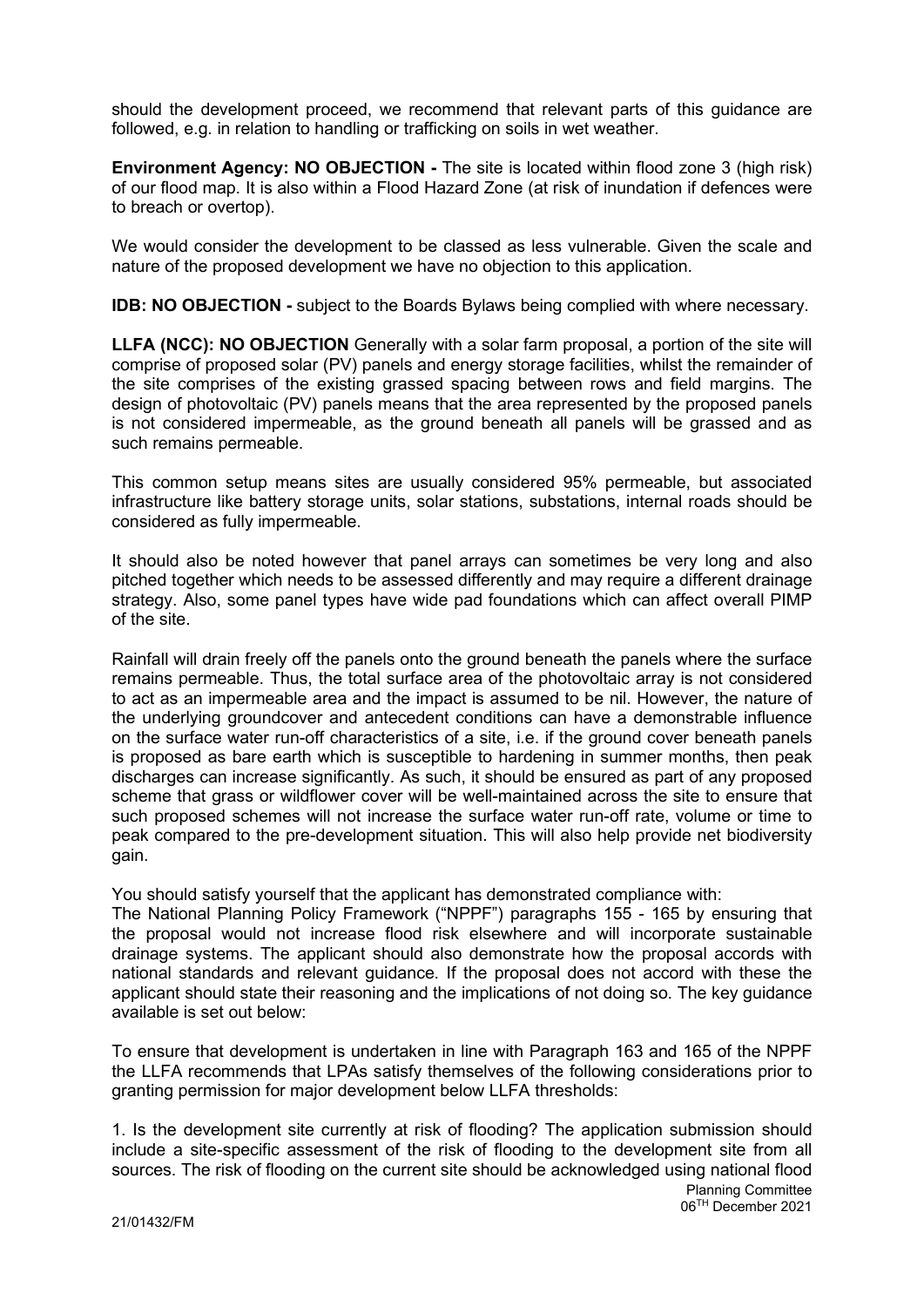risk datasets such as the EA's Risk of Flooding from Surface Water maps. If any areas at risk of flooding are identified, development should avoid these areas in line with NPPF. Where this cannot be achieved a robust strategy should be provided that includes adequate flood resilience measures incorporated in the design. This may require an emergency flood plan where appropriate.

2. How does the site currently drain? The method through which the site currently drains should be described, such as whether there are existing infiltration features, ordinary watercourses within or at the boundary of the development, or existing surface water sewer infrastructure. Land drains are common, especially in previously agricultural land, and do not comply with good SuDS practise.

3. Restrict vehicular movements on site to designated access tracks. In doing so, the risk of soil compaction is minimised and limited to specific locations. The applicant should design the vehicular access tracks to be permeable (e.g. gravel medium) to mimic the existing surface conditions.

4. Rutting during the operation phase is also another common problem with solar farm sites, especially during intense storms at the foot of the panels. This can alter natural flow paths and should be avoided where possible.

5. Specify what type of vegetation will be planted across the site and how will it be managed/ maintained in perpetuity. The ideal situation is that vegetation is grassed and is kept reasonably high or grazed by livestock. Good vegetation cover will limit the transfer of sediments and slow the flow of water.

6. Where required a Drainage strategy should be provided for any large impermeable substation and compound areas.

7. If there are any concerns with residual risk, due to concentrated rainfall (flash events etc.), then simple shallow features (e.g. 0.6m deep) like linear swales or filter drains could be proposed along the lowest parts of the site to capture any exceedance. No runoff should leave the site up to the 1% AEP+CC storm.

8. A Construction Environmental Management Plan (CEMP) should also be provided.

Following the submission of additional information by the applicant the LLFA would not comment further. As such the LA's Community Safety and Neighbourhood Nuisance team (CSNN) were asked to comment. Their response is covered below.

CSNN (BCKLWN): NO OBJECTION - The applicant has provided acceptable details of predicted construction and operational noise and associated controls within the Noise Impact Assessment and the Construction Traffic Management Plan. Therefore, it is important to ensure that the development proceeds in accordance with these predictions. I therefore request conditions are appended to any permission granted requiring the development be carried out in accordance with the Noise Impact Assessment and Construction Traffic Management Plan.

In relation to drainage the concerns raised by the LLFA have been addressed in the flood risk assessment that accompanied the application and supplementary information provided on the 20th August.

I therefore have no objection subject to the development being carried out in accordance with the FRA and supplementary information.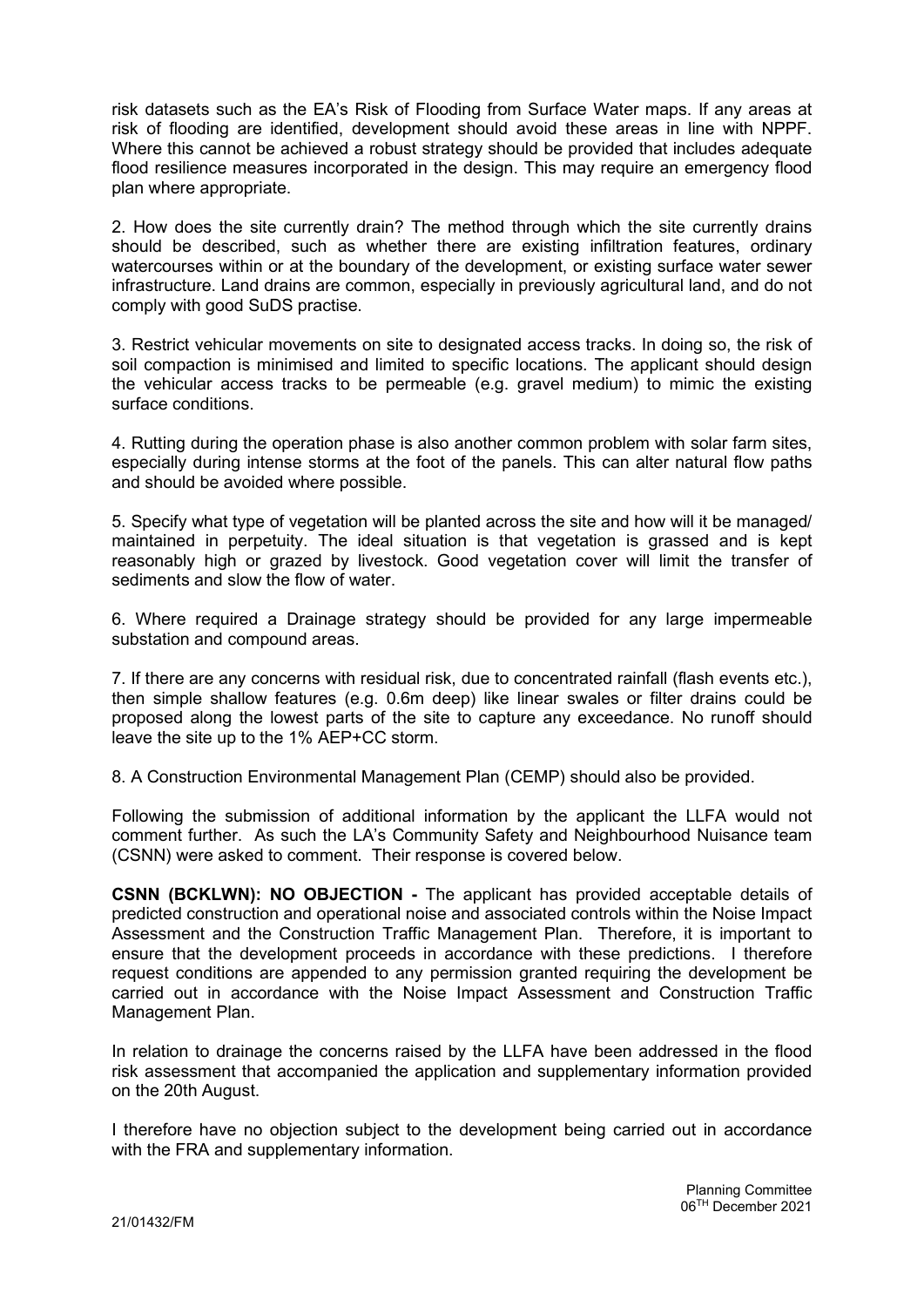Environmental Quality (BCKLWN): NO OBJECTION - Having reviewed the information in the application and our files, we have no comments with regard to contaminated land.

Historic Environment Service (NCC): NO OBJECTION - HES can confirm that we have received and reviewed both the archaeological desk-based assessment and the report on the geophysical survey.

Despite the disappointing results of the geophysical survey we are in a position to make recommendation in relation to this application.

The archaeological work carried out so far in relation to the above application has highlighted potential for previously unidentified heritage assets with archaeological interest (buried archaeological remains) to be present within the current application site and that their significance would be affected by the proposed development.

If planning permission is granted, we therefore ask that this be subject to a programme of archaeological mitigation work to be secured by condition.

Norfolk Coast Partnership: NO OBJECTION - The site is outside of the AONB and in terms of impact I believe the visual impact would be neutral and would not impact the special qualities of the AONB.

External lighting for security etc. could however cause an impact when viewed towards / from the AONB and therefore we would like to see an external lighting condition appended to any decision notice.

Conservation Officer: NO OBJECTION - I have looked at the layout, location and height of substations etc., and conclude that this proposal will cause negligible harm if any to the setting of the listed Old Hall.

However, I was surprised that the Build Heritage Assessment did not assess The Old Hall, only the Grade II\* Church adjacent. Notwithstanding this, the impact will be less than The Old Hall and I therefore raise no objection.

Arboricultural Officer: NO OBJECTION - The proposed tree removal will not be an issue, the majority are being removed for health & safety reasons. I can confirm that I have no objections.

Norwich Airport Safeguarding Team: NO OBJECTION - We note that the development lies below or beyond the volume of protected airspace that surrounds Norwich Airport and that it does not lay within the bird circle shown on the aerodrome safeguarding map.

Therefore, from a safeguarding viewpoint, this development will not provide a significant collision risk to aircraft operating in the vicinity of Norwich Airport; or interference with our surveillance systems. We do not need to be a statutory consultee for any future planning applications on this particular site unless wind turbines become part of the design.

Anglian Water: NO OBJECTION - We have no comments.

Civil Aviation Authority: NO OBJECTION - No comments received at time or writing report.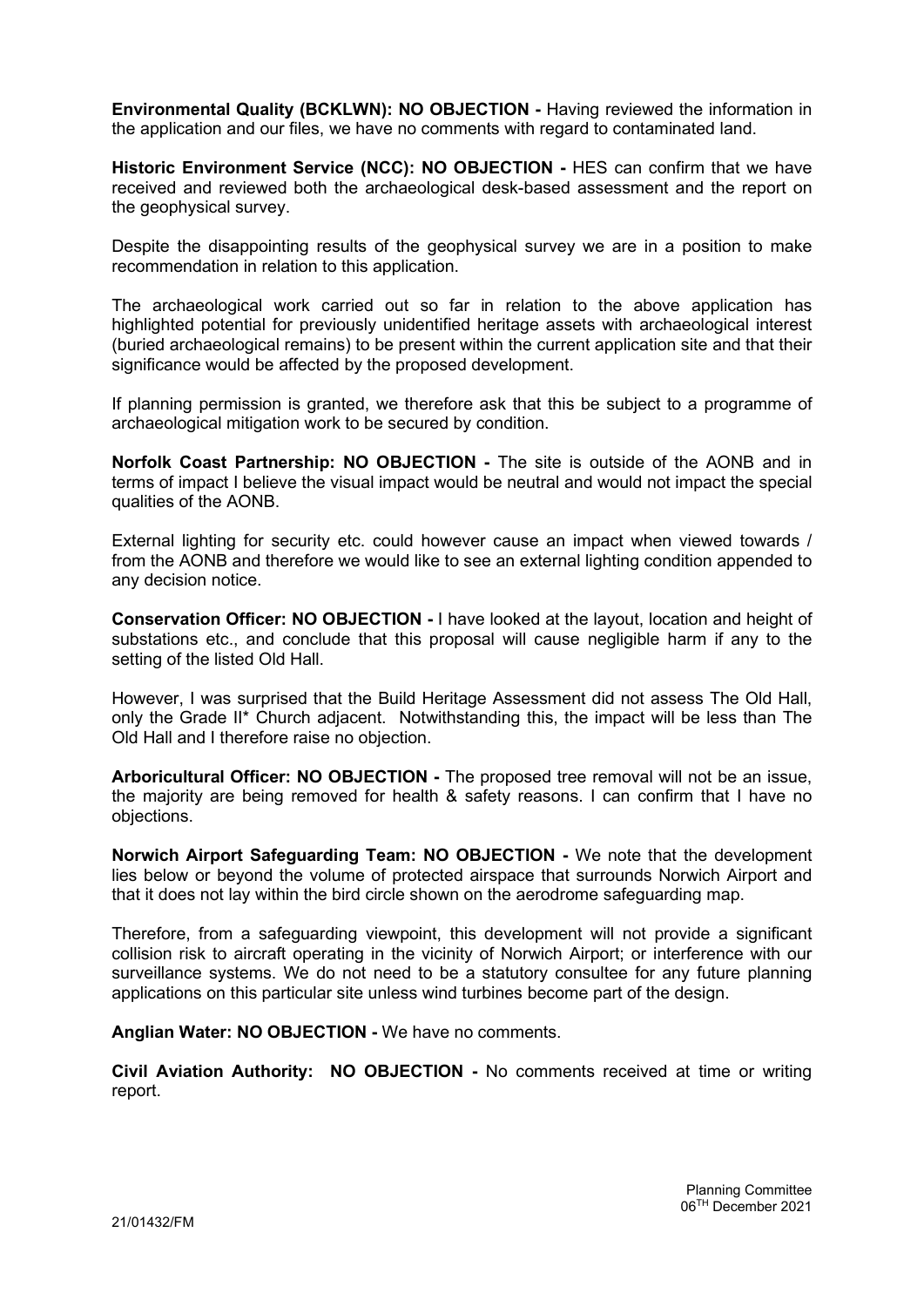## REPRESENTATIONS

ONE letter of Objection was received from a third party stating: *'I object to the Built Heritage* - Setting Assessment.

I object in that the document precludes any assessment of the impact on The Old Hall because of "intervening development and the modest scale of the house".

In fact, the proposed development area is clearly visible from The Old Hall, which is of 3 storeys and would impact on its setting.'

### LDF CORE STRATEGY POLICIES

- CS01 Spatial Strategy
- CS02 The Settlement Hierarchy
- CS03 King's Lynn Area
- CS06 Development in Rural Areas
- CS07 Development in Coastal Areas
- CS08 Sustainable Development
- CS11 Transport
- CS12 Environmental Assets

#### SITE ALLOCATIONS AND DEVELOPMENT MANAGEMENT POLICIES PLAN 2016

- DM1 Presumption in Favour of Sustainable Development
- DM2 Development Boundaries
- DM3 Development in the Smaller Villages and Hamlets
- DM15 Environment, Design and Amenity
- DM19 Green Infrastructure/Habitats Monitoring & Mitigation
- DM20 Renewable Energy

## NEIGHBOURHOOD PLAN POLICIES

Policy E2 - Sustainable Drainage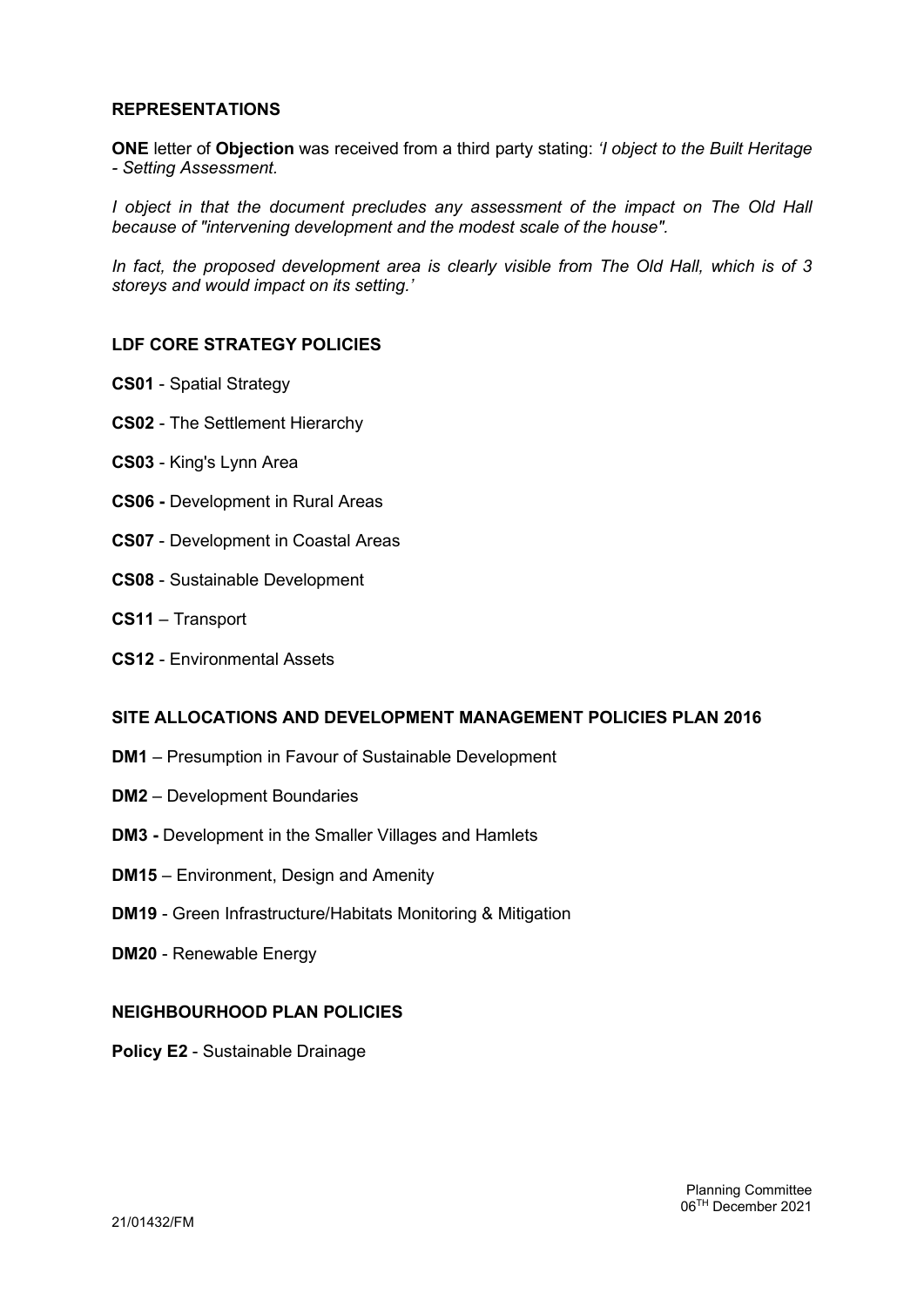# NATIONAL GUIDANCE

National Planning Policy Framework (NPPF) Planning Practice Guidance (PPG) National Design Guide 2019

# PLANNING CONSIDERATIONS

The key issues in the consideration of this application are:

- Principle of Development
- Visual Impact
- Protected Sites and Species
- Highway Safety and PROW
- Flood Risk and Drainage
- **•** Historic Environment
- Crime and Disorder
- Other Considerations

### Principle of Development

Renewable Energy is supported at both national and local level with Planning Practice Guidance stating that planning has an important role in the delivery of new renewable and low carbon energy infrastructure.

The PPG makes it clear that in relation to ground-mounted solar photovoltaic farms the main issues for consideration are visual impact (the effect of the development on the landscape) and impacts from potential glint and glare.

The applicant has stated that the site was picked due to its open, rural location that is not shaded by any nearby features in the landscape, along with its proximity to the coast (which receive higher levels of sunshine when compared to the country as a whole) together with the available grid infrastructure and capacity and potential third party connections (to Recipharm).

However, both National and local planning policy and guidance seek to retain the countryside for its amenity value, intrinsic character and beauty and agricultural provision.

Paragraph 174 of the NPPF, 2021 states: 'Planning policies and decisions should contribute to and enhance the natural and local environment by:

a) protecting and enhancing valued landscapes, sites of biodiversity or geological value and soils (in a manner commensurate with their statutory status or identified quality in the development plan)

b) recognising the intrinsic character and beauty of the countryside, and the wider benefits from natural capital and ecosystem services – including the economic and other benefits of the best and most versatile agricultural land, and of trees and woodland...

d) minimising impacts on and providing net gains for biodiversity, including by establishing coherent ecological networks that are more resilient to current and future pressures

e) preventing new and existing development from contributing to, being put at unacceptable risk from, or being adversely affected by, unacceptable levels of soil, air, water or noise pollution or land instability. Development should, wherever possible, help to improve local environmental conditions such as air and water quality, taking into account relevant information such as river basin management plans, and ...'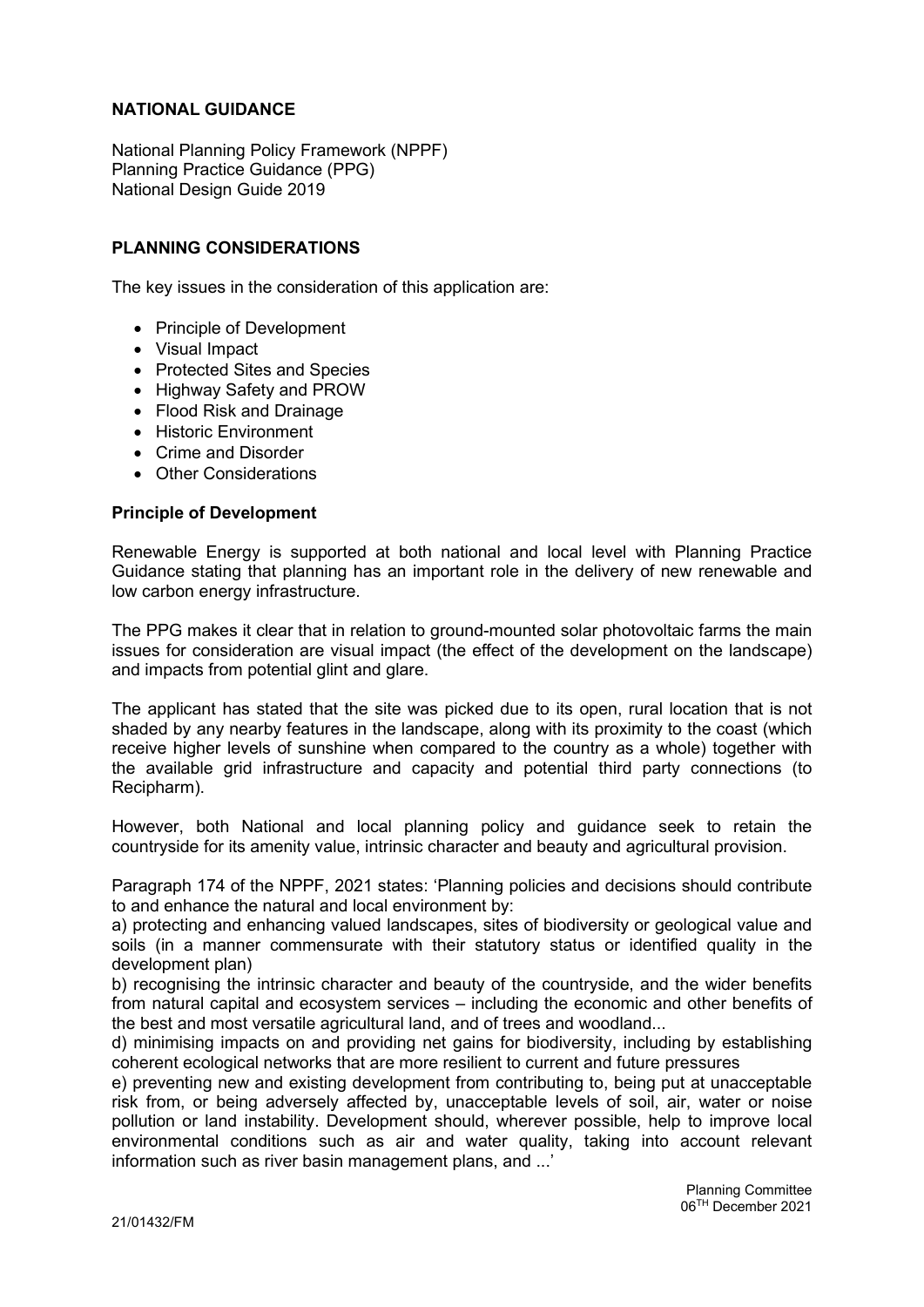Development Plan Policy CS01 seeks to protect the countryside beyond the villages for its intrinsic character and beauty, the diversity of its historic environment; landscapes; geodiversity and biodiversity...

With DPP CS06 expanding upon this by stating that Beyond the villages and in the countryside, the strategy will be to protect the countryside for its intrinsic character and beauty, the diversity of its landscapes, heritage and wildlife, and its natural resources to be enjoyed by all. The development of greenfield sites will be resisted unless essential for agricultural or forestry needs.

However, national and local planning policy and guidance also place significant importance on renewable energy.

Paragraph 155 of the NPPF states: To help increase the use and supply of renewable and low carbon energy and heat, plans should:

a) provide a positive strategy for energy from these sources, that maximises the potential for suitable development, while ensuring that adverse impacts are addressed satisfactorily (including cumulative landscape and visual impacts)

b) consider identifying suitable areas for renewable and low carbon energy sources, and supporting infrastructure, where this would help secure their development, and

c) identify opportunities for development to draw its energy supply from decentralised, renewable or low carbon energy supply systems and for co-locating potential heat customers and suppliers.

Paragraph 158 states: When determining planning applications for renewable and low carbon development, local planning authorities should:

a) not require applicants to demonstrate the overall need for renewable or low carbon energy, and recognise that even small-scale projects provide a valuable contribution to cutting greenhouse gas emissions; and

b) approve the application if its impacts are (or can be made) acceptable. Once suitable areas for renewable and low carbon energy have been identified in plans, local planning authorities should expect subsequent applications for commercial scale projects outside these areas to demonstrate that the proposed location meets the criteria used in identifying suitable areas.

DPP CS08 states: The Council and its partners will support and encourage the generation of energy from renewable sources. These will be permitted unless there are unacceptable locational or other impacts that could not be outweighed by wider environmental, social, economic and other benefits.

Renewable projects should be assessed accordingly (where necessary by project level Habitat Regulation Assessment) to ensure minimal ecological impact and should undergo a detailed cumulative impact assessment.

DPP DM02 acknowledges that some development may be required outside of the development boundaries within countryside stating The areas outside development boundaries (excepting specific allocations for development) will be treated as countryside where new development will be more restricted and will be limited to that identified as suitable in rural areas by other policies of the local plan, including...

• Renewable energy generation (under Policy DM20 of the rural economy or to this Plan)

Planning Committee 06TH December 2021 DPP DM20 states Proposals for renewable energy (other than proposals for wind energy development) and associated infrastructure, including the landward infrastructure for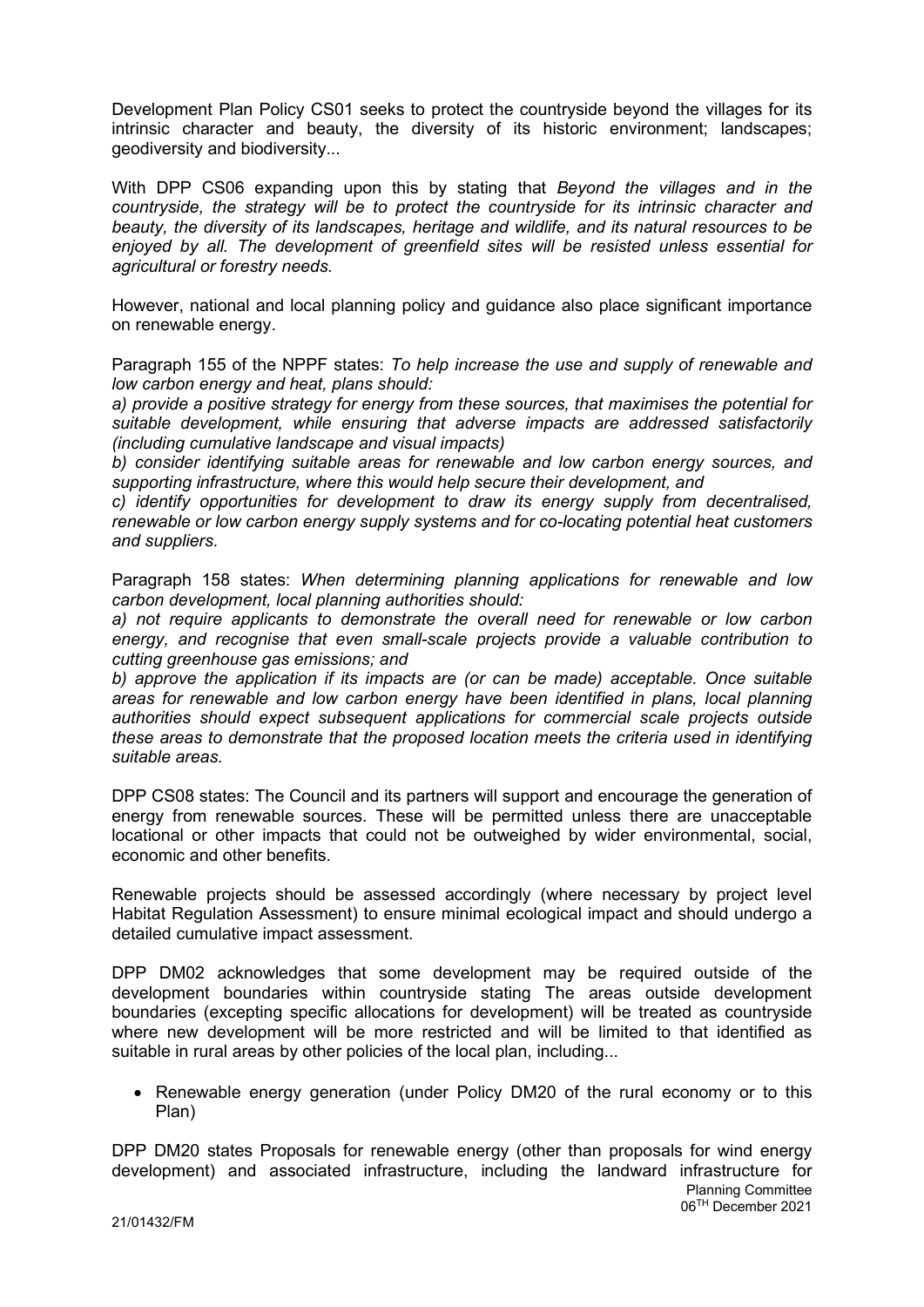offshore renewable schemes, will be assessed to determine whether or not the benefits they bring in terms of the energy generated are outweighed by the impacts, either individually or cumulatively, upon:

- Sites of international, national or local nature or landscape conservation importance, whether directly or indirectly, such as the Norfolk Coast Area of Outstanding Natural Beauty (AONB), Sites of Special Scientific Interest (SSSIs) and Ramsar Sites
- The surrounding landscape and townscape
- Designated and non-designated heritage assets, including the setting of assets; ecological interests (species and habitats)
- Amenity (in terms of noise, overbearing relationship, air quality and light pollution)
- Contaminated land
- Water courses (in terms of pollution)
- Public safety (including footpaths, bridleways and other non-vehicular rights of way in addition to vehicular highways as well as local, informal pathway networks), and
- Tourism and other economic activity.

In addition to the consideration of the above factors, the Borough Council will seek to resist proposals where:

a) There is a significant loss of agricultural land; or

b) Where land in the best and most versatile grades of agricultural land (grades 1, 2 and 3a) are proposed to be used.

Development may be permitted where any adverse impacts can be satisfactorily mitigated against and such mitigation can be secured either by planning condition or by legal agreement.

As such there is some conflict between these two overarching aims (protection of the countryside / high grade agricultural land and provision of renewable energy), and a balance is required.

In this regard, given the nature of the development and the fact that the development is reversible together with the site's backdrop of the industrial estate to the south and southwest suggests the benefits of providing renewable energy outweigh the harm.

## VISUAL IMPACT

A Landscape and Visual Appraisal was submitted with the application with the objective of identifying, predicting and evaluation potential key effects arising from the proposed development. The assessment was carried out based upon recommendations contained within 'Guidelines for Landscape and Visual Impact Assessment' (GVIA3) (Third Edition, 2013) which was linked back to the Development Plan and principally Policies CS06, CS07, CS08, CS12 and DM15 and King's Lynn & West Norfolk Borough Landscape Character Assessment, 2007.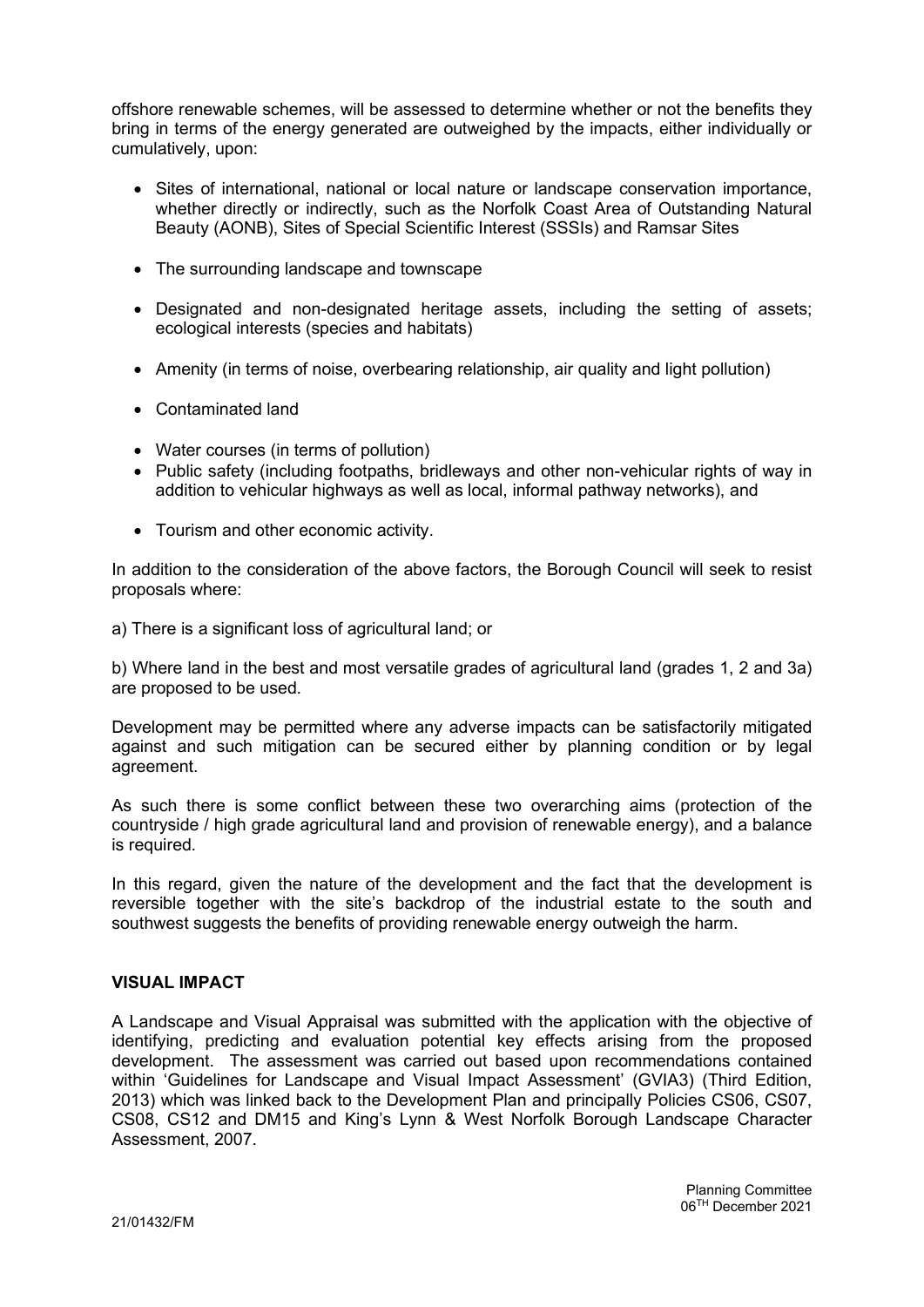The LVA states that the existing vegetation along the A1078 (Edward Benefer Way) will block all the views of the site from the south. To the north, there are views of the site across the flat, open landscape up to the edge of the AONB. To the east there are views from the edge of the villages of South and North Wootton and the open flat landscape between. To the west there are views across the open flat landscape until the higher ground along the banks of the River Great Ouse.

The receptors most affected by the development would be the users of the road, PRoW and properties closest to the site. The majority of receptors would have a slight or negligible residual level effect as a result of the development. The exception to this is one short section of South Wootton FP1.

The LVA suggests the following impacts:

# PROWS:

- Norfolk Coast AONB neutral. This is supported by neither Natural England nor the Norfolk Coast Partnership raising an objection in relation to the impact on the AONB
- North Wootton Landscape Character Area slight
- The Fens National Character Area negligible
- $\bullet$  King's Lynn FP2 negligible
- King's Lynn BOAT1 negligible
- Clenchwarton FP5 negligible
- South Wootton FP3 negligible
- Castle Rising FP12 neutral
- Marsh Common negligible

### **Properties**

- Along the Eastern edge of North and South Wootton villages including development permitted under application 17/01151/OM - negligible
- Along Marsh Lane negligible
- In North Lynn negligible
- Along the northern edge of King's Lynn Port negligible

#### Roads

- A1078(Edward Benefer Way) negligible
- Marsh Lane and Kilham's Way negligible

### Commercial Premises

- North Lynn Industrial Estate negligible
- King's Lynn Port and Riverside Industrial Estate negligible

It is considered that the proposed creation of boundary hedgerows around the site will assist in reinforcing visual screening of the development from the users of the local roads, PROWs and residential properties.

The proposal would therefore be in accordance with the NPPF, Development Plan Policies CS06, CS07, CS08, CS12 and DM15 and King's Lynn & West Norfolk Borough Landscape Character Assessment, 2007.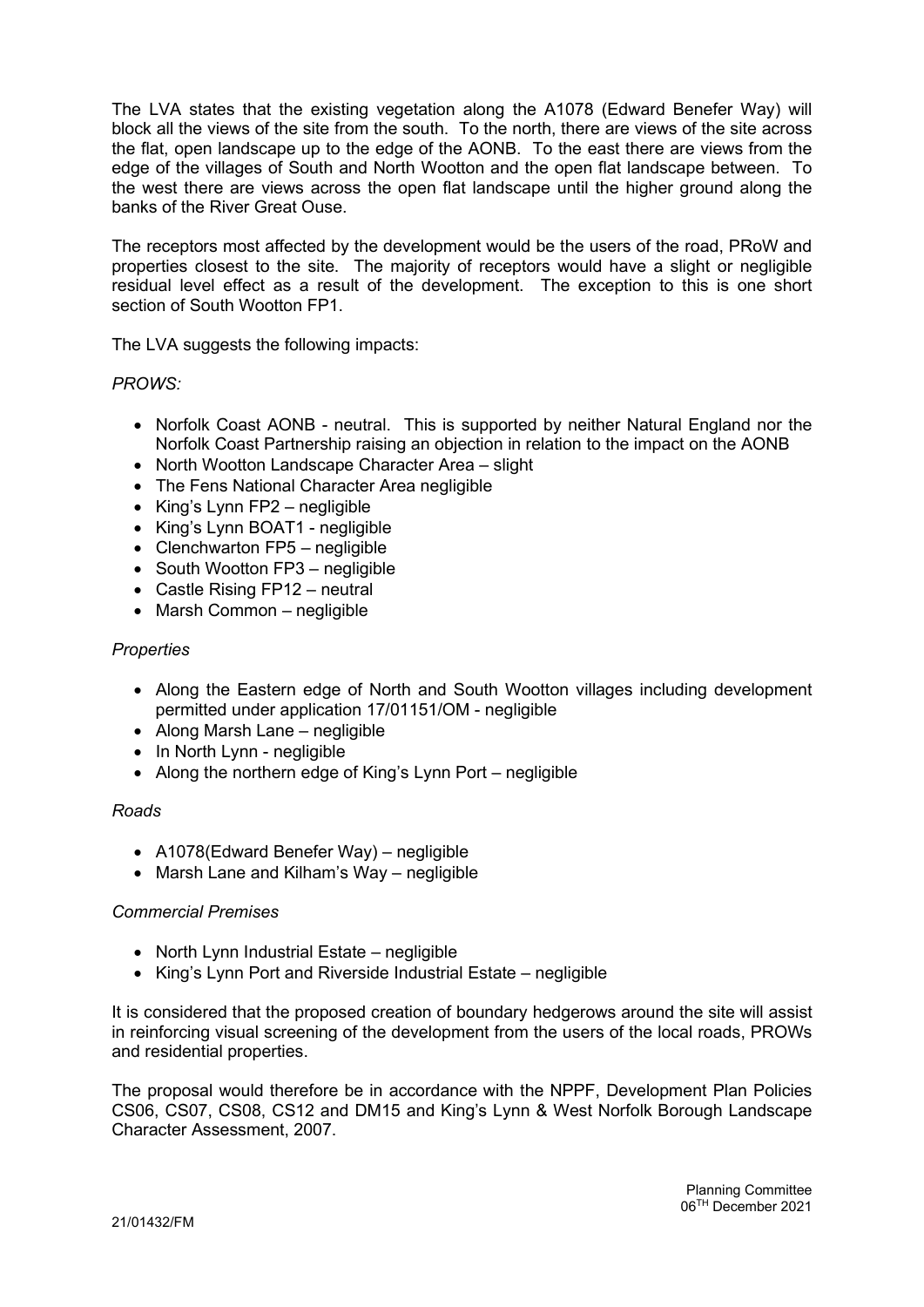# Protected Sites and Species

#### Protected Sites

The site was screened at pre-application stage and it was concluded that the development did not require an Environmental Statement (i.e. it is not EIA development.)

Habitat Regulations Assessment (HRA): Changes have been made to the Conservation of Habitats and Species Regulations 2017 (as amended) (2017 Regulations). The changes are made by the Conservation of Habitats and Species (Amendment) (EU Exit) Regulations 2019 (2019 Regulations).

The 2017 Regulations are one of the pieces of domestic law that transposed the land and marine aspects of the Habitats Directive (Council Directive 92/43/EEC) and certain elements of the Wild Birds Directive (Directive 2009/147/EC) (known as the Nature Directives).

The Regulations require the competent authority (in this instance the LPA) to ascertain the impacts of a plan or project not directly connected with or necessary to the management of a protected site that may impact on the site.

The competent authority must be satisfied that the project would not adversely affect the integrity of a protected site or, where there is no alternative solution that the project must be carried out for imperative reasons of overriding public interests.

The protected sites are known as Natura 2000 and consist of SACS, and SPAs. Ramsar sites, candidate SACs (cSACs) and potential SPAs (pSPAs) are treated the same as SAC and SPAs for the purposes of the Habitat Regulations Assessment (HRA).

Whilst it is the responsibility of the competent authority to undertake the HRA, it is the responsibility of the applicant to supply the information required to undertake the assessment.

The HRA is a staged process. Stage 1 (Screening) considers the scope for likely significant effects to occur based on a broad scale assessment taking into account factors such as the spatial relationship between impact sources and designated site. Screening for likely significant effects considers the project both alone and in-combination with other projects.

Stage 2 (Appropriate Assessment) if stage 1 identifies likely significant effect an assessment of the implications of the project for the site(s)'s conservation objectives is carried out.

Stage 3 if Stage 2 concludes that the project will adversely affect the integrity of the sites or when adverse effects cannot be rules out, an assessment of alternatives for the project must be considered. Should no alternative be available 'Imperative Reasons of Overriding Public Interest' (IROPI) must be justified and compensatory measures identified.

The following Natura 2000 sites were considered:

- The Wash NNR (1.47km to the West)
- The Wash Ramsar, SSI, SPA (2.48km to the Northwest)
- The Wash and North Norfolk Coast SAC (2.48km to the West)

Full details of the site's qualifying features and conservation objectives accompanied the application.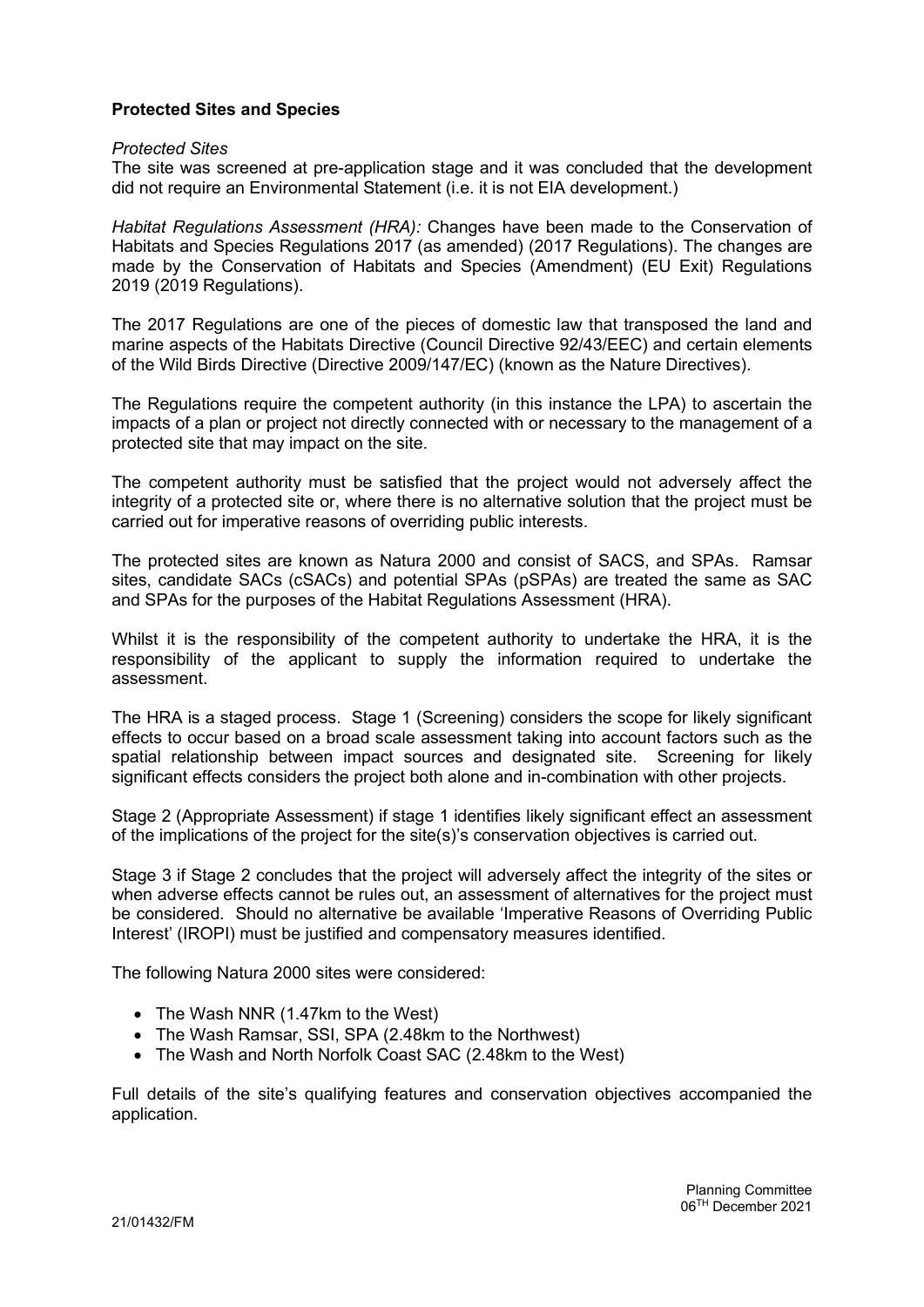Stage 1 – screening of potential likely significant effects on the protected sites for construction, operation and decommissioning.

The HRA screening had to be redone due to an inaccuracy in the initial submission which has resulted in the loss of an area of land to the south of the site. The loss of this area resulted in the need for a further desk study to be undertaken in relation to bird use of the footprint of the site from other information sources (i.e. in addition to what was actually recorded on site during the four surveys.)

The conclusion of the desk study is that there are no bird records from the actual footprint area of the site. Therefore, the Desk Study results do not add additional bird value to that which is detailed in the ADAS (2021) Wintering Bird Survey Report.

It is considered that the Desk Study has been undertaken in accordance with the requirements of Natural England, and consider that due to the fact that no additional bird records exist for the site area, the detailed Desk Study did not produce different results from the conclusion of the Winter Bird Survey Report.

Stage 1, including the desk study, has identified that significant effects on the protected sites are unlikely to occur as a result of any phase of the development alone or in combination.

It is not therefore necessary for the LPA to carry out an Appropriate Assessment, and in accordance with Natural England's response, subject to the development being carried out in accordance with appropriate mitigation, the development would not have an adverse impact on The Wash SPA and Ramsar or the interest features of The Wash SSSI. This can be suitably covered by condition.

### Protected Species

The surveys that accompanied the application can be summarised as follows:

Birds: The site has potential to support ground nesting birds, nesting birds (in scattered trees) and shelter / forage for wintering birds. A number of bird species were recorded on site. Further surveys are required.

Best Practice Mitigation: Any development, including site clearance, should be implemented outside of the breeding bird season (March to August inclusive). Where this is not possible, a nesting bird and a ground nesting bird check by a suitably trained ecological should be undertaken at least 48 hours prior to works.

Bats: The majority of the site is open ground lacking ideal habitat for bats. There is some potential for bats to use lines of trees on site for commuting, foraging and roosting opportunities. Further surveys required.

Badgers: No signs were recorded during the initial survey (Nov. 2020) however, two active setts were observed in both January and April 2021 on the site and immediately outside the site. Further surveys required.

Hazel Doormouse: The habitats are considered sub-optimal and lacked in connectivity to woodland. No further surveys required.

Water Vole: Suitable habitats were present on site for water voles in the form of the ditches and drains. Further surveys will be required if the ditches and impacted by the development.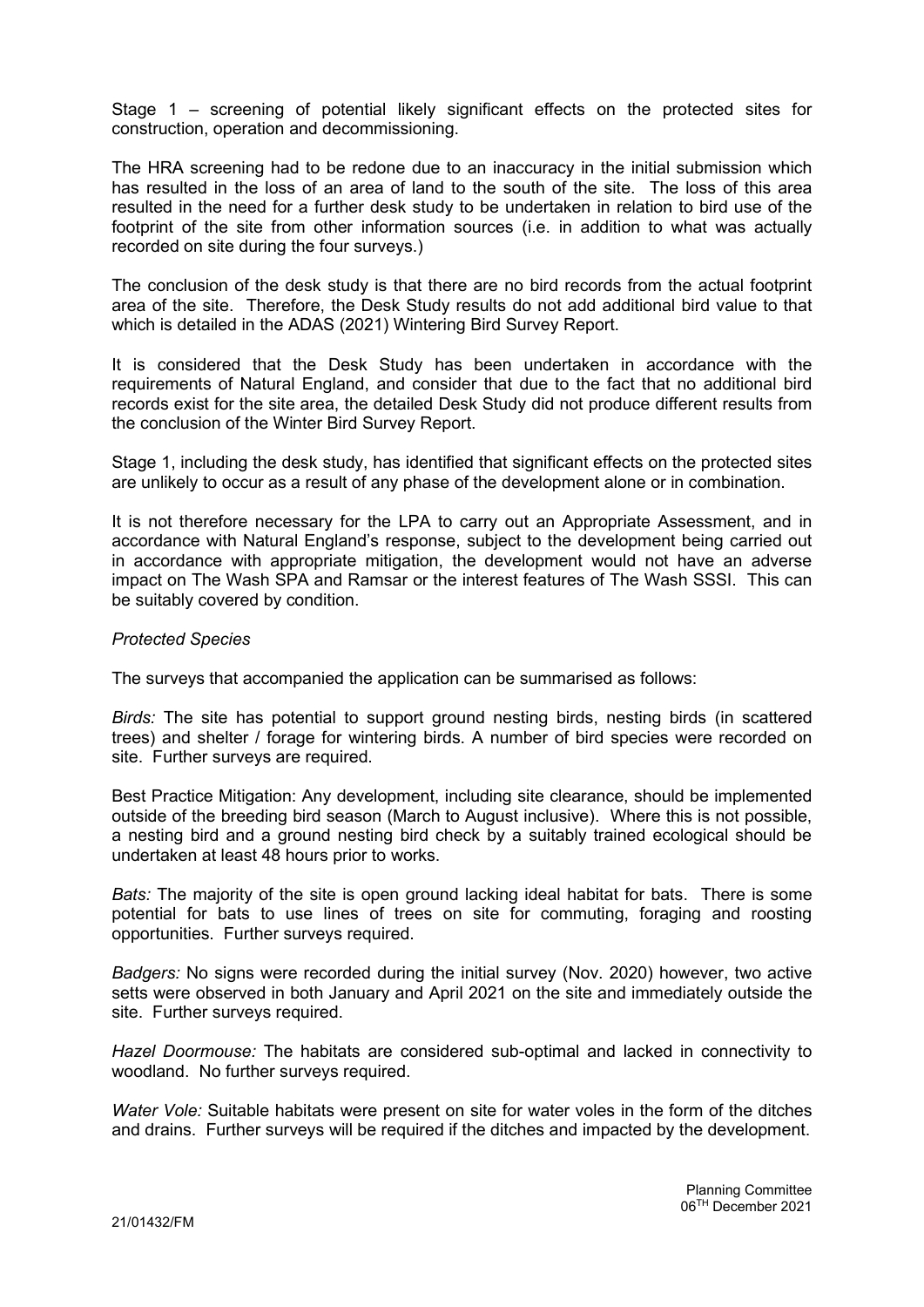Otter: The site provided connectivity for otters within an arable landscape via the ditches with the possibility for otters to use woodland on site for holt creation. Further surveys required.

Reptiles: The field margins provided the greatest suitability for reptiles on site. However, it is considered unlikely reptiles would be on site due to the lack of connectivity to suitable reptile habitats and lack of reptile records / observations. No further surveys required.

Amphibians: The site does not provide suitable habitat for great crested news due to lack of ponds and hibernacula. Common amphibians may use ditches on site. However, it is considered unlikely due to low suitability of terrestrial habitat. No further surveys required.

White-clawed crayfish: The site's ditches were not considered suitable for supporting this species. No further surveys required.

Non-native invasive plants: No invasive plant species were recorded within the site, but invasive plant species were recorded in the wider area. Further surveys required as initial surveys were not carried out during optimal timeframes.

General Enhancement Opportunities: Prior to the instalment of solar panels on the site there is an opportunity to enrich and diversify the site by sowing a wildflower seed mix to the arable land which will attract a great number of insects and as a result birds.

Landscaping: As part of the proposed landscaping, the existing trees at the north of the site will be retained (with a small number being removed for health and safety reasons) as well as existing ditches to the centre of the site. In addition to this, native hedging will be planted along the north part of the eastern boundary and southern part of the western boundary. To the north east of the site will be a species rich grassland / ecological mitigation area.

All these aspects can be suitably conditioned if permission is granted.

Protected Species (PS) have full protection 2017 Regulations. It's an offence to deliberately capture, injure or kill, or deliberately disturb PS. These requirements are enforced in the 2017 Regulations and any derogation is regulated and overseen by a system of licensing administered by Natural England (NE).

It is not the role or responsibility of the LPA to monitor or enforce NE's obligations under the 2017 Regulations. However, if a development proposal could potentially result in a breach (i.e. a license is known to be required), the LPA must form a view on the likelihood of a licence being granted under the regulations by NE in order to fulfil its own obligation.

As a licence is not known to be required the LPA does not need to undertake the tests of derogation.

If the further surveys required as outlined above suggest a licence would be required it will therefore be covered under the NE's regulations.

The development is therefore considered to be in accordance with the Regulations, the NPPF and Development Plan Policy CS12.

#### Highway Safety and PROW

#### **Highway Safety**

The site will be accessed from an existing access onto Edward Benefer Way.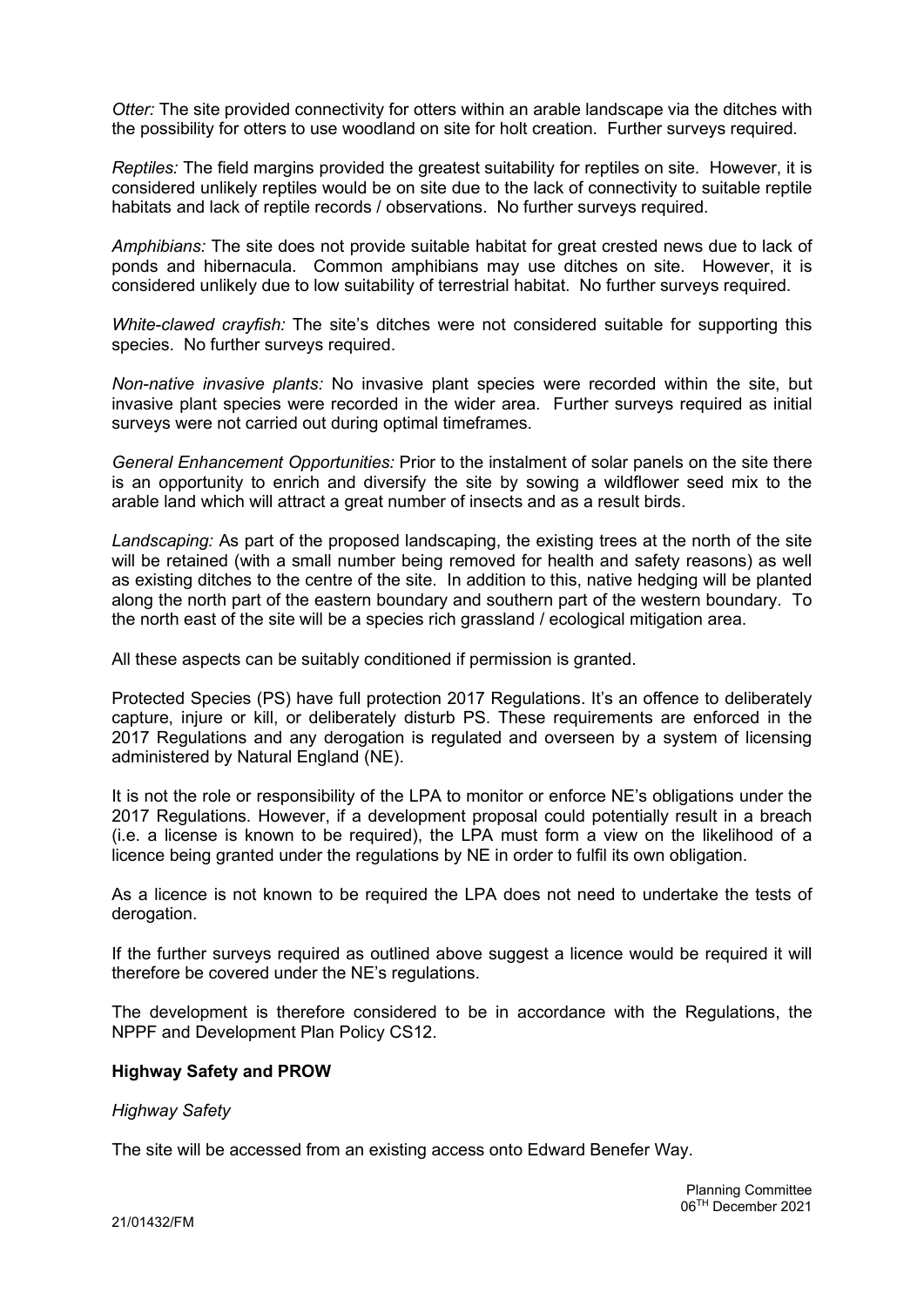The Local Highway Authority (LHA) has confirmed that the existing access of Kilham's Way with Edward Benefer Way is suitable for construction and maintenance vehicles and that, once the development becomes operational, the development will create very little additional traffic.

They therefore raise no objection to this aspect (the solar array itself) of the application in terms of highway safety subject to construction works being carried out in strict accordance with the Construction Traffic Management Plan that accompanied the application. This will be conditioned if permission is granted.

However, the LHA have also confirmed that separate consent will be required in relation to placing longitudinal apparatus in the public highway that it is reserved for statutory undertakers' equipment. They have stated that they do not allow private individuals / companies / developers etc. to place longitudinal apparatus in highway land. They also go on to make it clear that, unlike applications that seek to cross the highway at 90 degrees (i.e. crossing Edward Benefer Way) that can be appealed, there is no right of appeal again a refusal of the LHA to allow longitudinal apparatus in the public highway (i.e. the cable route.)

As such there is a risk that the solar farm will not be able to be connected to the national grid. Whilst there is little risk that the solar farm would actually be constructed without receiving such a permission, there is a risk that planning permission may be granted that could not be carried out. LPA's should avoid such circumstances where it can. However, LPA's should also not without / delay granting planning permission that accords with an upto-date Development Plan on the basis of issues that are covered under other legislation.

The applicant is fully aware of this risk and has undertaken further discussions with NCC who have confirmed that they would need to submit two formal Section 50 applications for the two cable routes which run to the south of the site and ultimately will need to cross / run under the highway.

However, the applicant has confirmed that they wish to secure planning permission before entering into the consenting process with the LHA. This approach is understood and is generally normal in larger developments (i.e. securing planning permission before securing other consents / easement / Bylaws) as this speeds up the application process and also gives assurance that it is worth pursuing other consents.

# PROW

Whilst there were some initial discussions regarding diverting the PROW(s) that cross the site under a diversion application (S257) the PROWs are to be retained in their current position. If it is proposed to change the route in the future then both a diversion application and amendment to the planning permission via an appropriate planning application will be required.

The existing PROWs (the northern part of King's Lynn Footpath No.35 (north of Edward Benefer Way) and the greater part of South Wootton Footpath No.) runs through the eastern part of the site.

NCC have confirmed they have no objection to the proposed development subject to prior to commencement of development the existing route is marked out on site and is agreed by the PROW team. This can be suitably addressed by condition if permission is granted.

NCC also acknowledges that they have neglected their duties with regard to the existing path due to its low priority given the path seemingly gets little or no registered use across it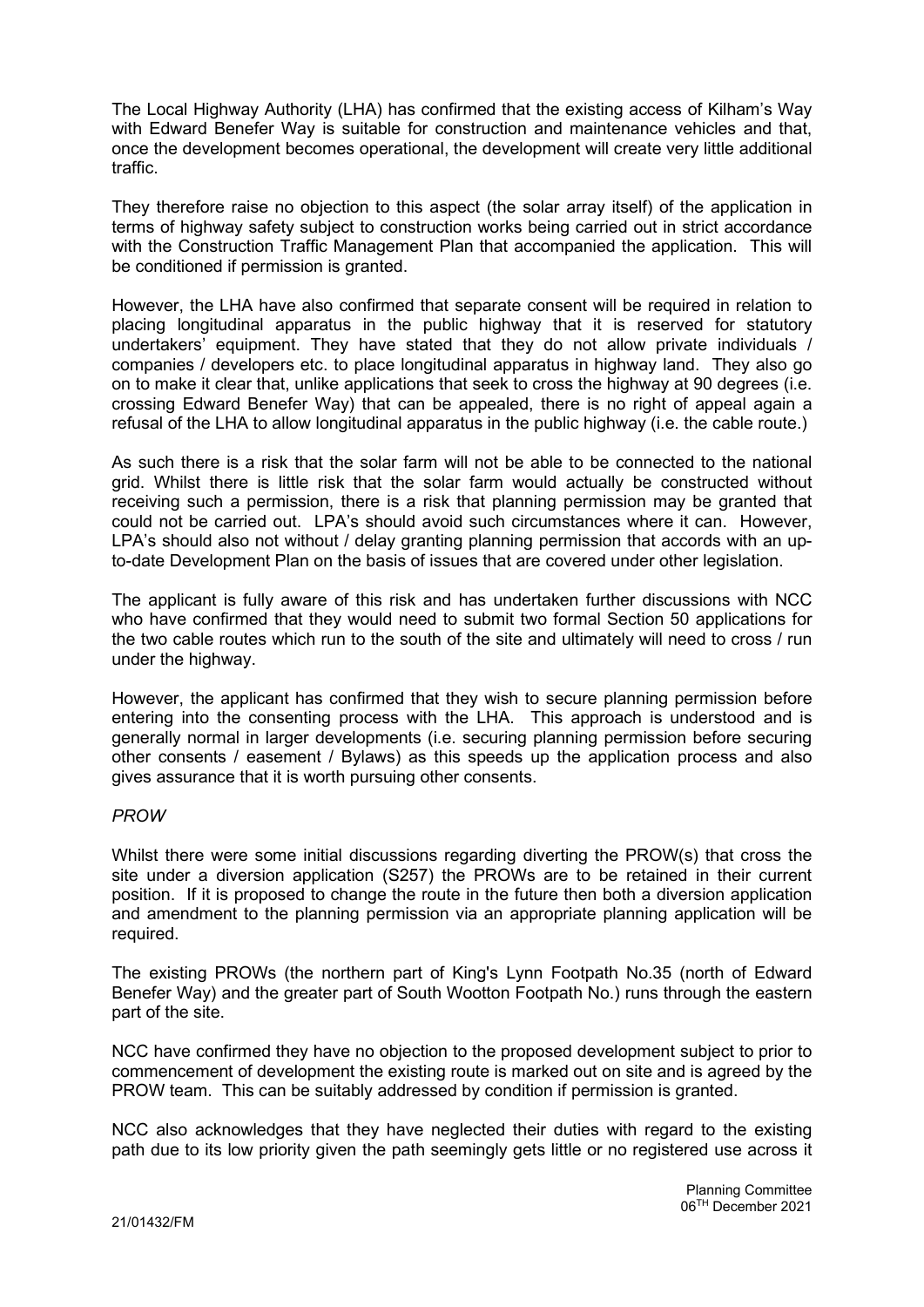due to it being a dead end and therefore a circular route though large generally featureless fields.

Comments from the Open Space Team (OSS) clearly concur with these findings stating that: 'Recent inspection of the site found the public path difficult to identify and locate on the ground – it was beset by substantial interference by agricultural crops, and by neglect by the local highway authority in terms of their duty to enforce against crop and other interferences, to maintain the path, and to signpost it clearly along its route.'

The proposed scheme would clearly result in a more legible route, and in this regard, whilst its route would be visually different, it may be used more as it will be more legible. This has to be considered a positive rather than a negative or at the very least a status quo (what is being lost on the one hand (nature of land around PROW) is being gained on the other (a legible and walkable PROW)).

Whilst both NCC and the OSS wish to see betterment in terms of connecting this route to the wider network, the land is not in the applicant's ownership and is therefore not something that the LPA can control.

In relation to the comments raised specifically by the OSS, the applicant responded as follows: the following enhancements were suggested:

- The dedication/creation of an additional public path linking with the statutory open access land in North Wootton parish (marked "The Gongs" on the Ordnance Survey "Explorer" map), and/or to the Marsh Road in North Wootton.
- The dedication of additional bridleway rights over the path, thus providing additional access to the countryside here to equestrians and pedal cyclists.

However, these enhancements are not necessary to make the development acceptable in planning terms, as it is already compliant with the policy in the King's Lynn and West Norfolk Core Strategy (2011) and the National Planning Policy Framework (NPPF). They do not directly relate to the development, nor are they proportionate to the scale and kind of development that is being proposed on the site. In this regard, the suggested enhancement would not meet the statutory test in CIL regulation 122 (as amended by the 2011 and 2019 Regulations)

Furthermore, the matter of ownership has also been overlooked when referring to potential off-site enhancements. I would highlight that the land immediately surrounding the application site, is not under the ownership of our client and we are ultimately not in a position to develop on third party land.

As part of the proposed layout, we have sought to keep the PRoW in its existing location and have sought betterment through other means. This includes hedgerow planting either side of the existing PRoW route which will delineate it and assist in reinforcing visual screening of the development from those walking down the route. Furthermore, following completion of the development, the section of the PRoW cutting through the site, will span a larger width than currently exists.'

Taken all the above points into consideration, it is not considered that the impact on the PROW, given that the statutory body itself raises no objection, is sufficient to warrant refusal.

The proposal therefore complies with the NPPF and Development Plan Policy CS11.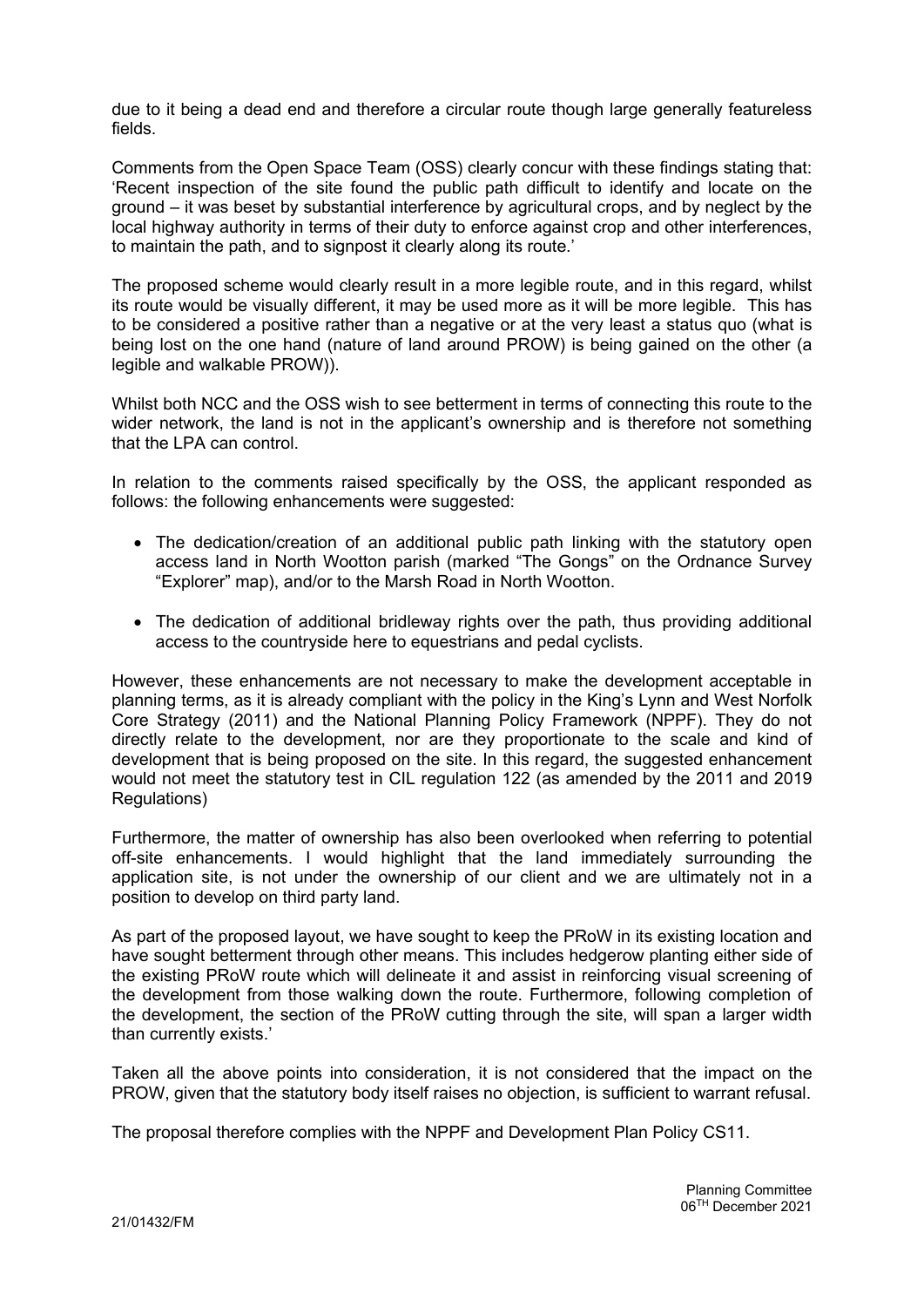# Flood Risk and Drainage

The site lies within an area designated by the EA as defended Flood Zone 3, outlined to have a chance of flooding of 1 in 100 or greater (less than 1.0%) in any year. **Background** 

Sources of flood risk to the development site are outlined in the flood risk assessment that accompanied the application. The sources of existing flood risk are described in Section 4, this shows the greatest source of flood risk is outlined to be from a flood wall breach event during a 1 in 200-year (0.5% AEP) flood risk scenario.

Flood depths for the breach scenario are provided in Appendix C of the FRA report. Further correspondence has been undertaken with Environment Agency since the submission of this report to better detail the maximum flood levels for the breach scenario, the results of this mapping exercise were provided in supplementary information that was commented upon by the LA's CSNN team.

Flood mitigation measures are outlined in Section 5 of the FRA, the design details provided within this section are shown on the elevation drawings of the relevant critical components in Appendix E of the FRA. The flood resilience measures have been agreed with the Environment Agency following preapplication consultation (Appendix B of the supplementary information) and following this no objection has been raised by the Environment Agency as a statutory consultee.

1. The existing hydrology of the site is outlined in Section 2.1.3 of the FRA, which details the ordinary watercourses on the site boundaries as part of two separate hydrological catchments. The applicant has also confirmed that that the site is underlain with clay pipes that have been installed as field drainage; the location, age and condition of these pipes are not specified. There are no other known artificial drainage features on site and the existing drainage is thought to be via overland flow and baseflow towards the ordinary watercourses, enhanced with the clay pipe field drains.

2. The applicant has confirmed they will have vehicular tracks through the solar farm. For the construction period they expect to use temporary roadways built with a composite mat system similar to Dura-Base. For the operation phase, they will have gravel near the access point and the substations. The internal roads won't have any gravel. Therefore, vehicular tracks are considered to be kept permeable.

3. Rutting is touched upon within Section 7.4.1.1 of the FRA, it is specified that extreme flows should be intercepted by SuDS such as swales or interception ditches to mitigate against the potential to increase peak runoff rates from the site from the existing condition. Rutting will also be mitigated by allowing vegetation to grow below solar panels which can improve soil structure and intercept water droplets.

4. Vegetation will be permitted to grow below solar panels as outlined in Section 7.4.1.2 of the FRA.

Following additional consultation with the developer, it is confirmed that grass and wildflower mixes, such as winter bird and pollinator mixes, will be sown on site for ecological benefits.

5. Approximate impermeable areas of compounds are outlined in Table 7.2 of the FRA. The drainage strategy for these areas of impermeability are discussed in Section 7.4.2 of the FRA.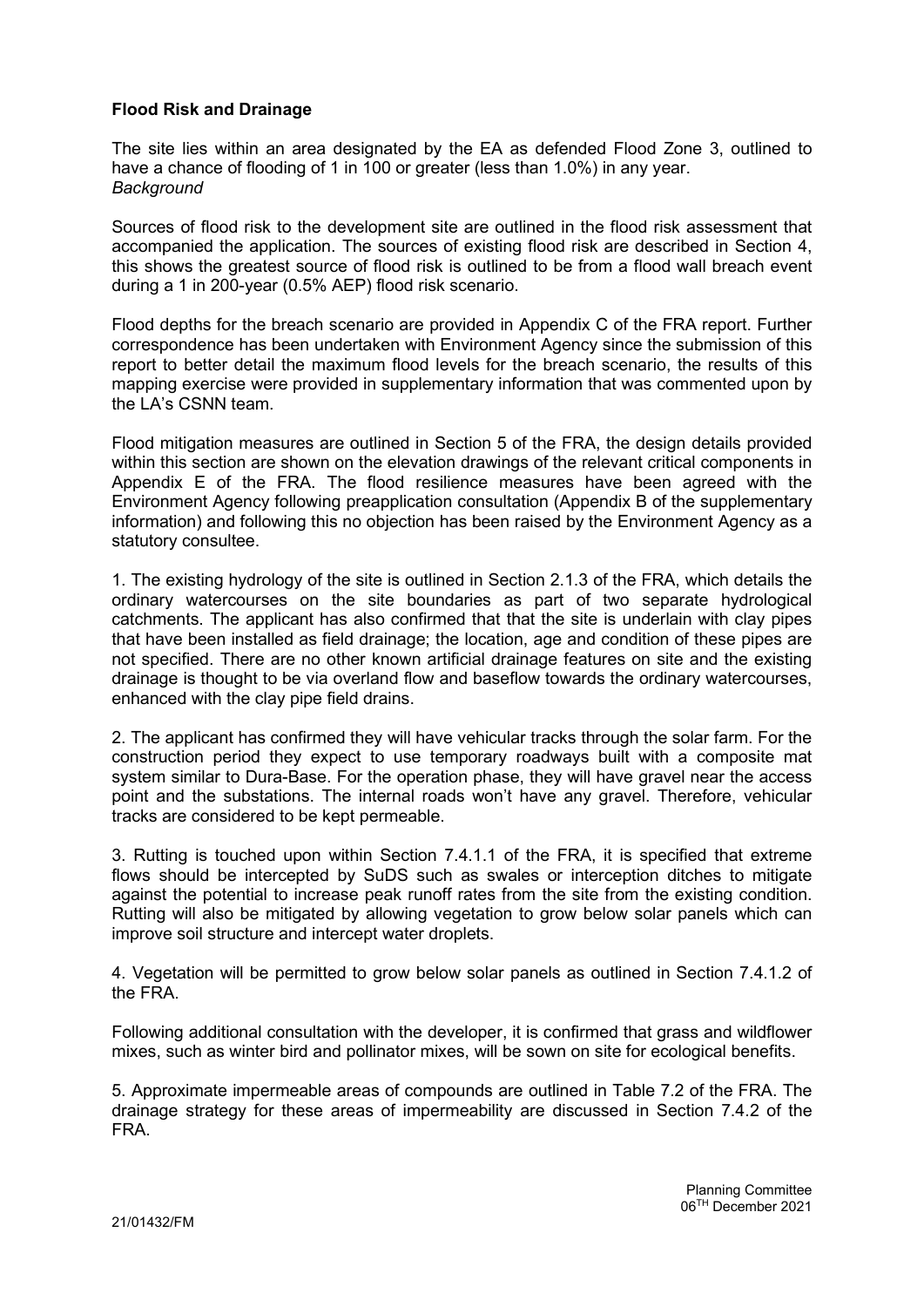In summary, it is outlined that surface water runoff from these areas can be attenuated within gravel filled trenches. Approximate sizing of the trenches is outlined in this section to provide attenuation for the 1 in 100 year plus 40% climate change storm event. It is expected these trenches will allow infiltration of runoff to the surrounding ground and mimic existing conditions.

6. As stated above, attenuation will be provided for the 1 in 100-year storm plus 40% climate change.

## Flood Risk

This type of development is classified as 'Essential Infrastructure' in Annex 3 of the NPPF. However, the EA have suggested it falls within 'Less Vulnerable'. Regardless, both classifications are considered acceptable in areas at risk of flooding subject to passing the Sequential and Exception Tests.

In relation to the former, the LPA is satisfied that there are no available, appropriate sites at a lower risk of flooding. This is on the basis of the size of the land required and its proximity to potential third-party users and a national grid connection.

The following critical elements are to be raised as follows:

- DNO Substation: To be raised 1.8m above the existing ground level, shown to be approximately 3.13mAOD from topographic information (overall height 5.1m)
- Client Substations: To be raised 1.8m above the existing ground level. 1no. at the site access road which an approximate existing site level of 3.04mAOD from topographic information. And 2no. in the south-west corner of the site, the existing ground level is unspecified (overall height 5.3m)
- Battery Storage Station: 5no, to be raised 1.8m above the existing ground level, shown to be approximately 3.0mAOD from the topographic information (overall height 4.4m)
- Transformer Station: 40no. to be raised 1m above the ground level at various points across the site (overall height 2.9m)
- Modules: To be set a minimum of 0.709m above the ground level. It is noted these components have a level of ingress protection (overall height 2.3m)

A Flood Risk Assessment has satisfied the Environment Agency that the development can be made safe for its lifetime and would not increase flood risk elsewhere.

In relation to the raising of some of the structures above flood risk, given their low height, they will still be low structures in the landscape. Furthermore, the LVA has taken account of these over heights in its assessment of impact.

#### Drainage

In relation to the IDB's comments of the 11 August 2021, the applicant responded to acknowledge the comments raised and the potential need for Bylaw consent stating: As the Board has rightly stated, should infiltration not be a viable means of surface water drainage then surface water discharge to the nearest watercourse may be required.

Should discharge to a watercourse prove necessary for the surface water drainage of the application then it is acknowledged that discharge will be subject to the conditions of Byelaw 3, payment of the Surface Water Development Contribution fee and consent of the Board.

If discharge to a watercourse is required then, in relation to Byelaw 3 – Control of Introduction of Water and Increase in Flow or Volume of Water, the drainage strategy will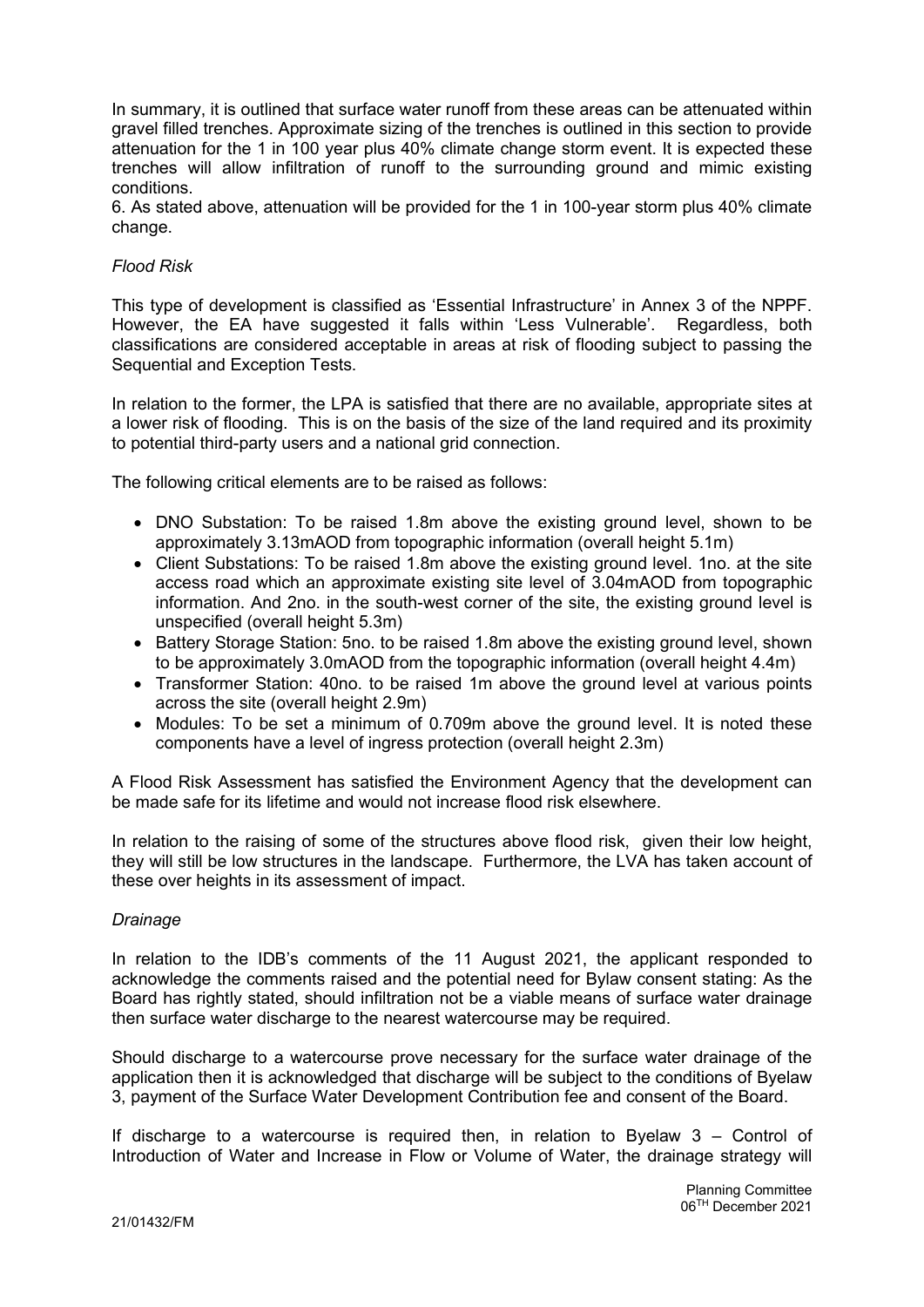seek to limit discharge from the area of impermeability to the equivalent Greenfield Runoff Rates, therefore providing no increase in flow or volume to the watercourse.

The outline drainage strategy in the flood risk assessment has provided maximum attenuation volumes required for each impermeable unit on the development without an outflow, therefore providing evidence of the feasibility to attenuate on site for the 1 in 100 year plus climate change scenario. Should these attenuation drains exceed their capacity then it is expected that exceedance flows will naturally drain into the ground as overland flow, further limiting reliance upon drainage to a watercourse.

It should also be noted that the drainage strategy in the flood risk assessment identified that impermeable surfacing on the site will be limited given the nature of the development, additionally those areas of impermeability are likely to be raised above ground level on stilts or plinths (as shown on elevation plans), thereby further reducing the net loss of permeability of the site as a result of the proposed development.'.

This acknowledgement of the drainage issues of the site has satisfied the LPA that surface water drainage can be suitably conditioned if permission is granted.

Given the outline drainage strategy and flood risk assessment that accompanied the application it is considered that it is appropriate to condition surface water drainage.

The proposal therefore complies with the NPPF and Development Plan Policies CS01 and CS08.

### Historic Environment

The Built Heritage Setting Assessment concluded that, whilst the towers or steeples of three Listed Buildings (LBs) are visible from the site The Chapel of St Nicholas, The Church of All Saints and The Church of St Mary), the site itself and any view of these LBs do not contribute to their significance. It goes on to state that the intervening distance ensures that the architectural detail of any LB is not discernible and the surrounding development and vegetation around east LB also ensures that the site is not visible from them. Existing development, vegetation and the long distances also ensure that there is no opportunity to see the site and the LBs together easily to the naked eye.

It concludes that, overall, solar development at the site will not harm any heritage asset through any change to their setting.

The cable route comes closer to a number of designated and non-designated assets than the main site itself. However, given that the cable route involves development underground, it is concluded that there will be no long-term material impact.

The Conservation Officer raises no objection to the proposed development on the grounds of its impact on the historic environment, and whilst acknowledging the lack of assessment of the Old Hall would have been welcomed, could not substantiate an objection given the development is not likely to result in any harm to any LB including the Old Hall given its proximity to the Listed Church.

The development is therefore in accordance with the NPPF and Development Plan Policies CS12 and DM15.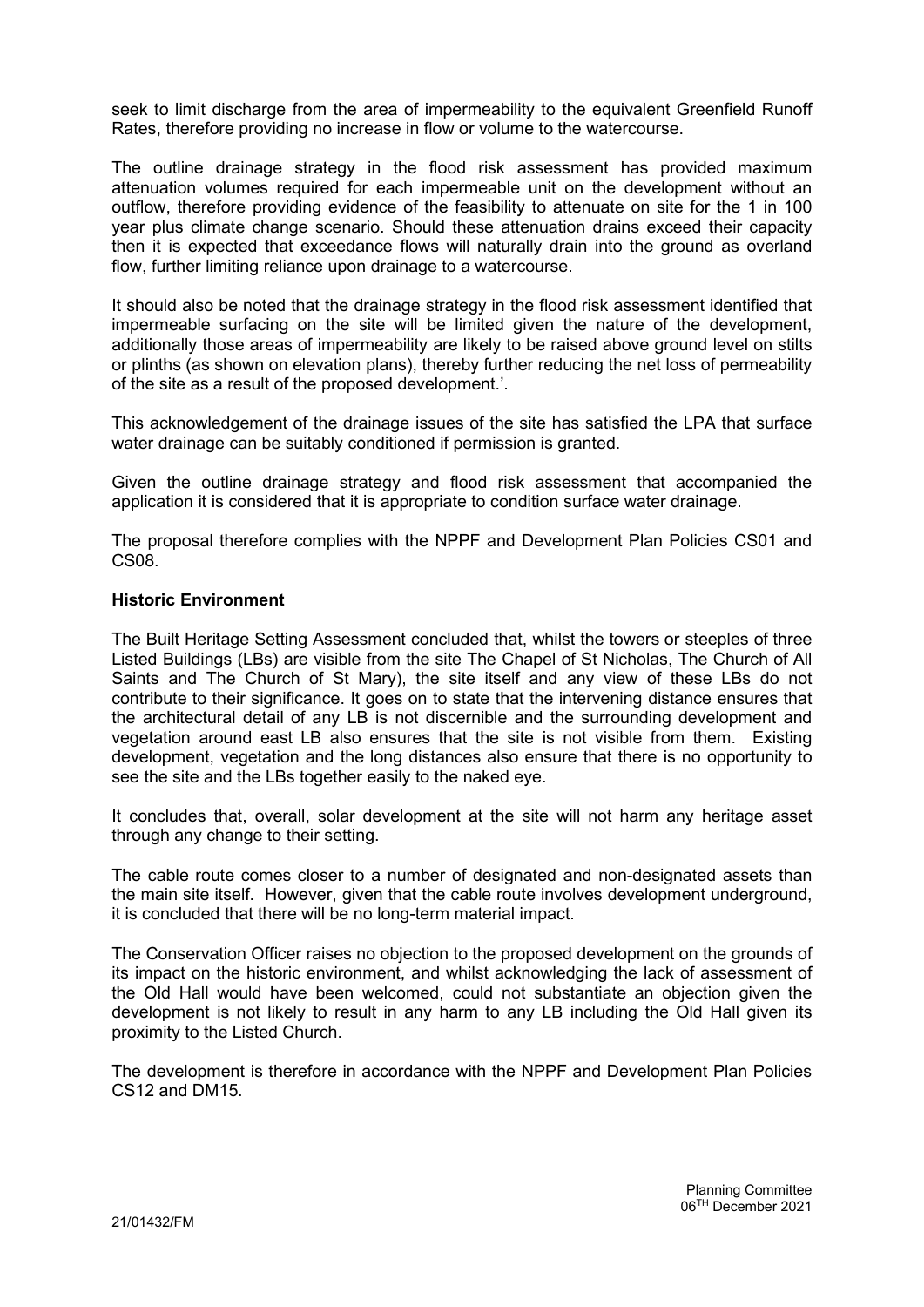## Other Considerations

A number of service providers / statutory undertakers are likely to have assets in the vicinity of the proposed new cable route given its extensive length. However, as with highways consents, IDB consents for example, not gaining these permissions should not be a reason for delaying / not granting planning permission as they are dealt with under separate legislation.

If for whatever reason the permitted route is not acceptable due to utilities an amended scheme will need to be submitted for consideration by virtue of a new planning application.

### Crime and Disorder

There are no specific Crime and Disorder issues with this application.

# **CONCLUSION**

The main considerations in determining the impact of solar arrays are visual impact and glint and glare. Neither Natural England nor the Norfolk Coast Partnership raise objections in relation to the impact on the AONB, protected sites and other landscape designations. In relation to glint and glare Norwich Airport Safeguarding raises no objection. RSPB did not comment on the application. It is therefore concluded that the impacts on visual amenity and from glint and glare are acceptable.

Other key considerations in relation to this specific proposal are impacts on the historic environment, countryside and PROW(s), flood risk and drainage, highway safety and protected species. As outlined above all these impacts can be suitably addressed.

No objections have been received from statutory consultees although there are a number of additional consents / agreements that will need to be secured before development can commence.

It is therefore considered, given the nature of the development and the fact that the development is reversible together with the site's backdrop of the industrial estate to the south and southwest suggests the benefits of providing renewable energy outweigh any harm.

It is therefore recommended that this application be approved subject to the following conditions.

#### RECOMMENDATION:

APPROVE subject to the imposition of the following condition(s):

- 1 Condition: The development hereby permitted shall be begun before the expiration of three years from the date of this permission.
- 1 Reason: To comply with Section 91 of the Town and Country Planning Act, 1990, as amended by Section 51 of the Planning and Compulsory Purchase Act, 2004.
- 2 Condition: The development hereby permitted shall be carried out in accordance with the following approved plans: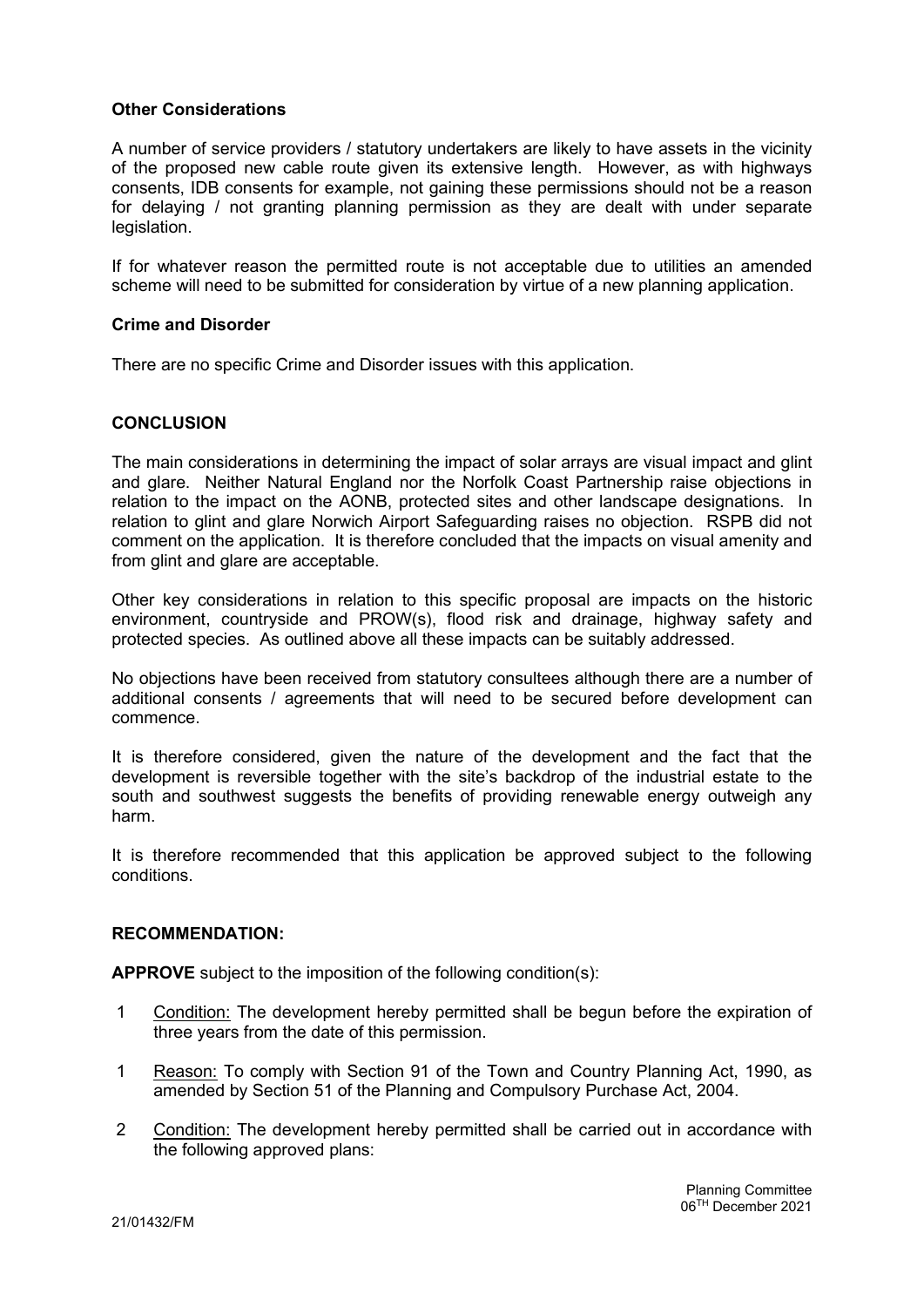EF-GM001 Rev.L Site Location Plan EF-GM002 Rev.C Main Site Location Plan EF-GM100 Rev.K Site Layout Plan EF-GM200A Rev.F Solar Module Framework EF-GM200B Rev.D Solar Module Framework LE EF-GM202 Rev.C Client Substation Elevations EF-GM203 Rev.E Client Storage Elevations EF-GM204 Rev.E Battery Storage Elevations EF-GM205 Rev.B Transformer Station Elevations EF-GM220 Rev.C Boundary Fence Typical Detail EF-GM230 Rev.C CCTV Pole SC H-B-25-2021 Version B DNO Substation Elevations 1051038-NAM9001-EST-L-007 Rev.03 Landscape Masterplan

- 2 Reason: For the avoidance of doubt and in the interests of proper planning.
- 3 Condition: No development shall take place until an archaeological written scheme of investigation (WSI) has been submitted to and approved by the local planning authority in writing. The scheme shall include an assessment of significance and research questions; and
	- a) The programme and methodology of site investigation and recording
	- b) The programme for post investigation assessment
	- c) Provision to be made for analysis of the site investigation and recording

d) Provision to be made for publication and dissemination of the analysis and records of the site investigation

e) Provision to be made for archive deposition of the analysis and records of the site investigation and

f) Nomination of a competent person or persons/organization to undertake the works set out within the written scheme of investigation.

- 3 Reason: To safeguard archaeological interests in accordance with the principles of the NPPF. This needs to be a pre-commencement condition given the potential impact upon archaeological assets during groundworks/construction.
- 4 Condition: No development shall take place other than in accordance with the written scheme of investigation approved under condition 3 and any addenda to that WSI covering subsequent phases of mitigation.
- 4 Reason: To safeguard archaeological interests in accordance with the principles of the NPPF.
- 5 Condition: The development shall not be put into first use until the site investigation and post investigation assessment has been completed in accordance with the programme set out in the archaeological written scheme of investigation approved under condition 3 and the provision to be made for analysis, publication and dissemination of results and archive deposition has been secured.
- 5 Reason: To safeguard archaeological interests in accordance with the principles of the NPPF.
- 6 Condition: Prior to the commencement of development hereby permitted the full alignment and extent (width) of the existing PROWs that cross the site shall be accurately plotted on site and be agreed in writing by the Local Planning Authority.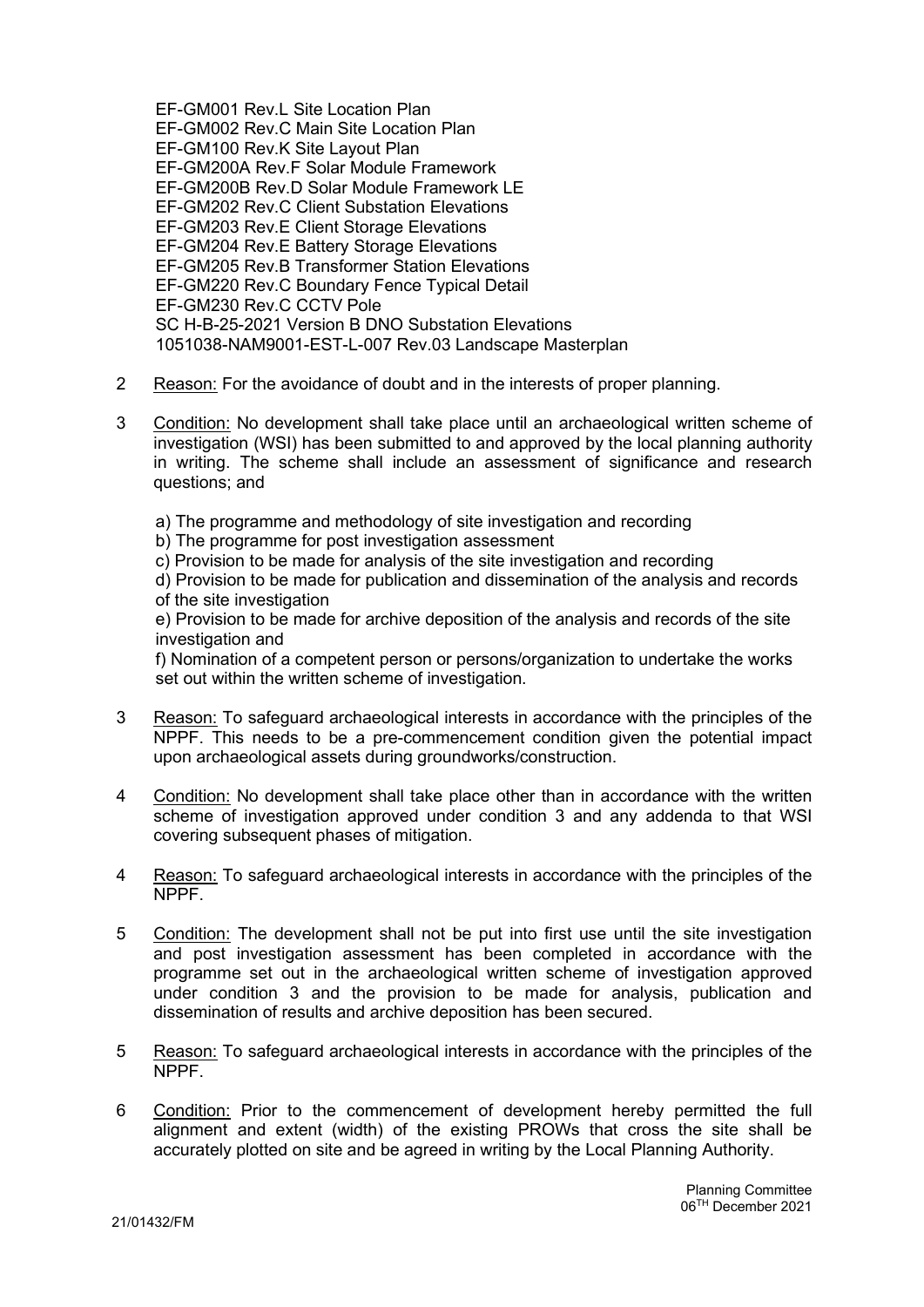Notwithstanding the approved Landscape Masterplan, no planting shall be planted along the confirmed route(s) of the PROW(s) without being approved in writing by the Local Planning Authority. Planting adjacent to the existing PROW(s) shall be carried out in accordance with the approved details prior to the first use of the development hereby permitted.

In relation to planting adjacent to the PROWs any trees or plants that within a period of 5 years from the completion of the development die, are removed or become seriously damaged or diseased, shall be replaced in the next planting season with others of similar size and species as those originally planted, unless the Local Planning Authority gives written approval to any variation.

- 6 Reason: To ensure correct identification of the existing PROW(s) and ensure that planting adjacent to them is appropriate in accordance with the NPPF and Development Plan.
- 7 Condition: Other than in relation to planting adjacent to the PROW(s) that is covered under Condition 6 of this permission, all hard and soft landscape works shall be carried out in accordance with the approved details. The works shall be carried out prior to the occupation or use of any part of the development or in accordance with a programme to be agreed in writing with the Local Planning Authority. Any trees or plants that within a period of 5 years from the completion of the development die, are removed or become seriously damaged or diseased, shall be replaced in the next planting season with others of similar size and species as those originally planted, unless the Local Planning Authority gives written approval to any variation.
- 7 Reason: To ensure that the work is carried out within a reasonable period in accordance with the NPPF.
- 8 Condition: The construction phase of the development hereby permitted shall be carried out in full accordance with the Construction Traffic Management Plan that accompanied the application (Ref: 663057 dated June 2021).
- 8 Reason: In the interests of highway safety and the amenity of the locality in accordance with the NPPF and Development Plan.
- 9 Condition: Notwithstanding the information already submitted, no works shall commence in relation to surface water drainage until full details of the surface water drainage arrangements for the site have been submitted to and approved in writing by the Local Planning Authority. The drainage details shall be constructed as approved before any part of the development hereby permitted is brought into use.
- 9 Reason: To ensure that there is a satisfactory means of drainage in accordance with the NPPF.
- 10 Condition: The development hereby permitted shall be carried out in accordance with the Flood Risk Assessment & Outline Surface Water Drainage Strategy that accompanied the application (Ref: 882279-R1(01)-FRA dated June 2021) and supplementary information contained in a letter and appendices dated 20th August 2021 Ref: 882279-L1(00)-FRA unless otherwise agreed in writing by the Local Planning Authority. Your attention is drawn to Informative 1 of this decision notice that relates to this condition.
- 10 Reason: To reduce the risk associated with flooding in accordance with the NPPF and Development Plan.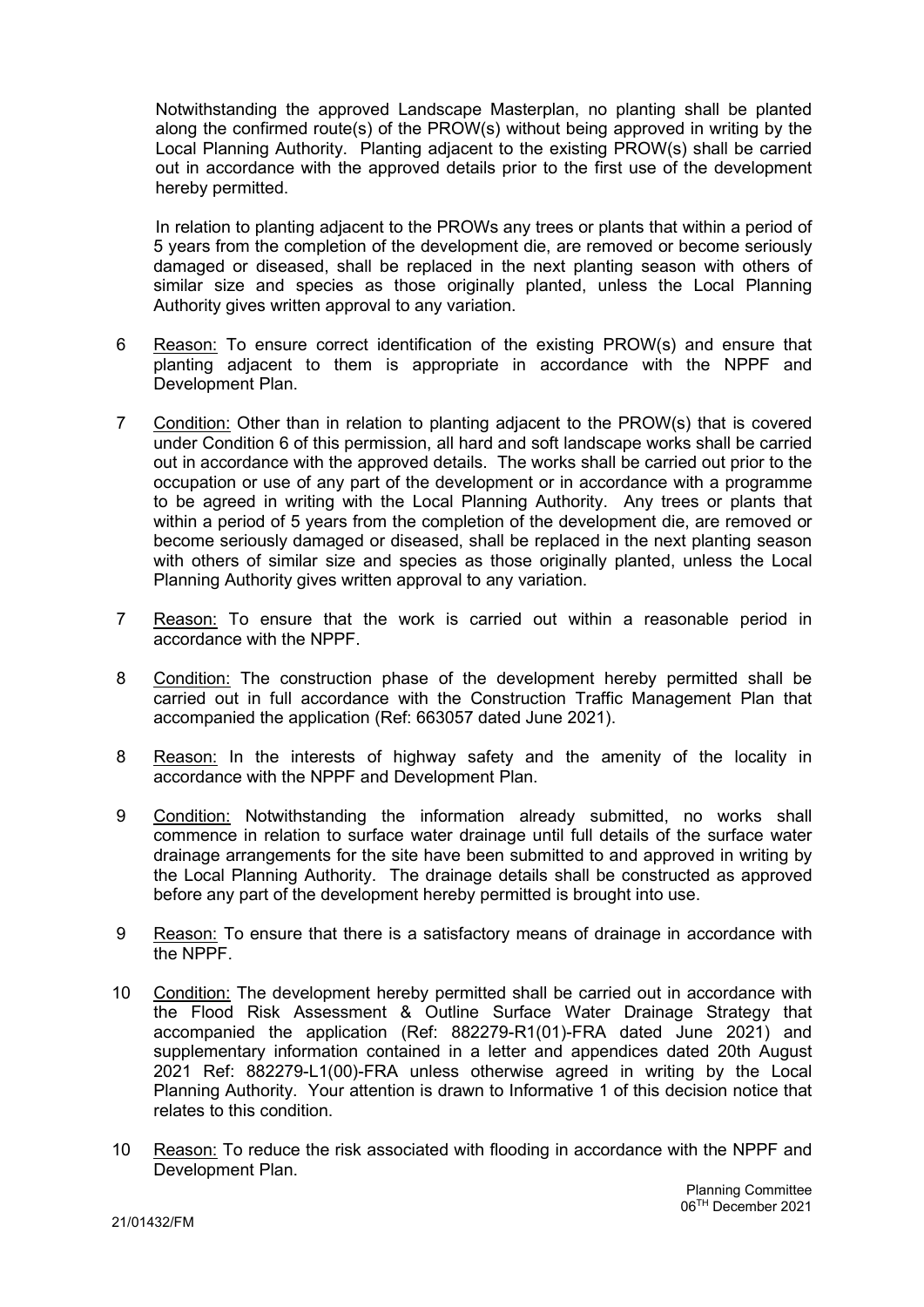- 11 Condition: Before the first use of the development hereby permitted, a detailed ecological planting and management plan shall be submitted to and agreed in writing by the Local Planning Authority in relation to the ecological mitigation area shown on the approved Landscape Master Plan and the field margins within the site. The development shall be carried out and managed in accordance with the approved details.
- 11 Reason: In the interests of protected species and sites in accordance with the NPPF and Development Plan.
- 12 Condition: The development hereby permitted shall be carried out in full accordance with the:

Summary of Further Survey or Actions and Ecological Opportunities and Recommendations contained within the 'Preliminary Ecological Appraisal (Rev.2 dated 28.05.2021)

Conclusion of the 'Information to Inform Habitat Regulation Assessment' (Rev.1 dated October 2021) and

Summary of Further Survey or Actions and Recommendations and Actions contained within the 'Wintering Bird Survey Report' (Ref: BXT69105-751 (00) REV 1 dated October 2021)

Recommendations contained within the 'Ground Level Tree Assessment' (dated May 2021) and

Landscape Masterplan drawing No. 1051038-NAM9001-EST-L-007 Rev.03.

Additionally, all construction works should be carried out outside of the wintering bird season.

Your attention is drawn to the fact that a number of these requirements are precommencement and require the submission of additional information that the development must be carried out in accordance with.

Your attention is also drawn to Informative 3 of this permission in relation to this condition.

- 12 Reason: To reduce the impacts on protected sites and species in accordance with the NPPF and Development Plan.
- 13 Condition: The development hereby permitted must adhere to the predicted construction and operational noise levels stated in sections 6 to 8 (including appendices 3 and 4) of The Noise Impact Assessment (Ref: 298127-RSK-RP-001-(00) dated June 2021) that accompanied the application. Any variations that exceed these levels must be agreed immediately in writing by the Local Planning Authority.
- 13 Reason: In the interests of the amenity of the locality in accordance with the NPPF and Development Plan.
- Planning Committee 06TH December 2021 14 Condition: Prior to the installation of any external lighting associated with the development hereby permitted, a detailed outdoor lighting scheme shall be submitted to and approved in writing by the Local Planning Authority. The scheme shall include details of the type of lights, the orientation / angle of the luminaries, the spacing and